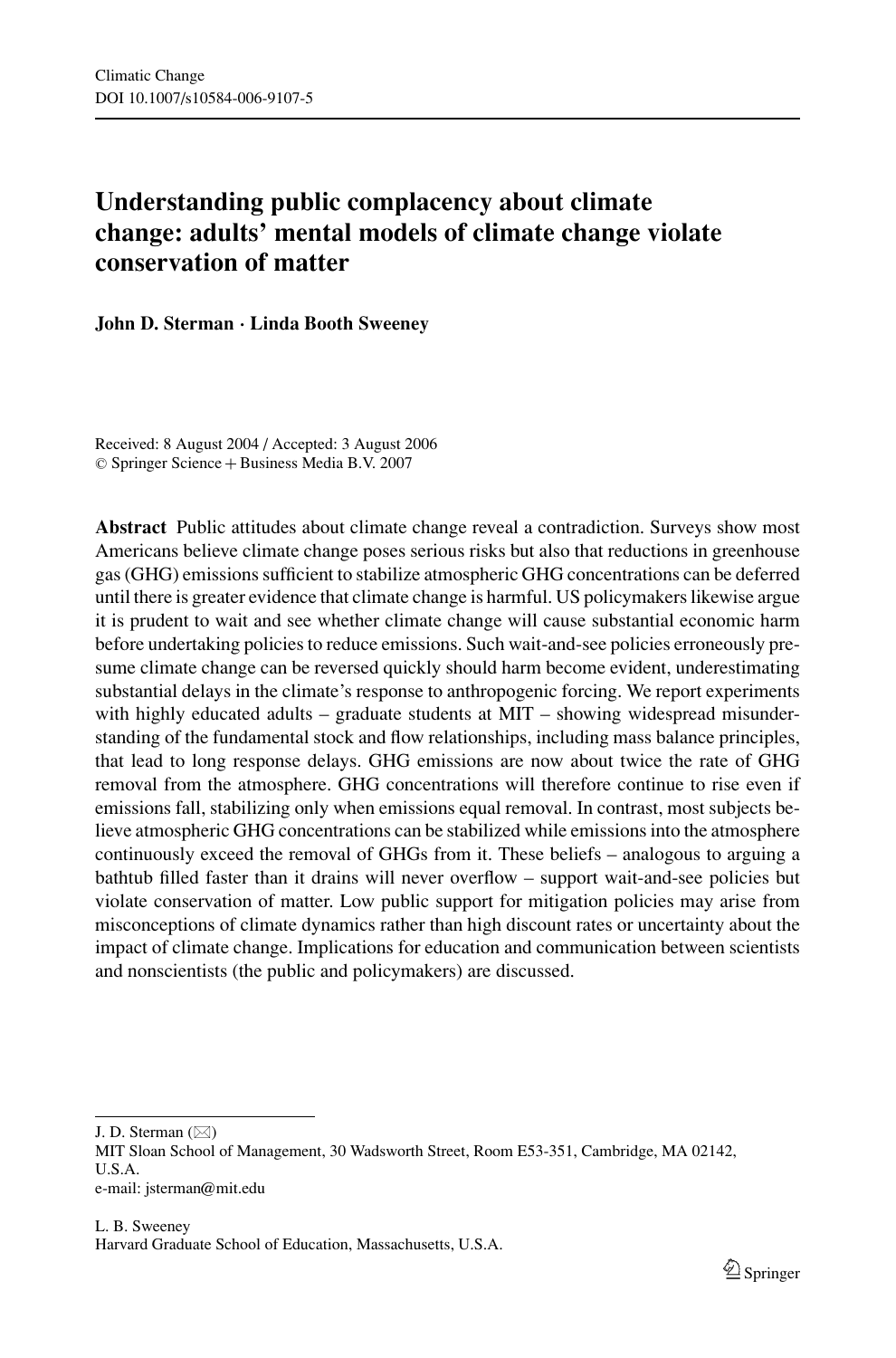# **1 Introduction**

Critical public policy issues increasingly involve complex physical and natural systems. Policies for such systems should be based on the best available scientific knowledge. In democracies, however, the beliefs of the public, not only those of experts, affect government policy and citizen adoption of policies. If widely held mental models of complex systems are faulty, people may inadvertently favor policies that yield outcomes they neither intend nor desire. Climate change is such an issue. Opinion surveys show an apparent contradiction in public attitudes on climate change. Most Americans support the Kyoto Accord and Climate Stewardship Act, believe human activity contributes to climate change, and desire to limit the risk of harm from it (Brechin 2003; Kull 2001; Leiserowitz 2003; Taylor 2001; Krosnick et al. 2000). Yet large majorities oppose mitigation policiessuch as energy taxes(Leiserowitz 2003; O'Connor et al. 1999). Many advocate a "wait and see strategy." Asked to choose which of several statements came closest to their own view, nearly 60% chose either "until we are sure that global warming is really a problem, we should not take any steps that would have economic costs" or "its effects will be gradual, so we can deal with the problem gradually" (Kull 2001). US federal policymakers similarly argue it is prudent to determine whether anthropogenic climate change will cause substantial harm before reducing GHG emissions.<sup>1</sup> Advocates of the wait-and-see approach reason that uncertainty about the causes and consequences of climate change mean potentially costly actions to address the risks should be deferred. If climate change turns out to be more harmful than expected, policies to mitigate it can then be implemented.

Wait-and-see policies often work well in simple systems, specifically those with short lags between detection of a problem and the implementation and impact of corrective actions. In boiling water for tea, one can wait until the kettle boils before taking action because there is essentially no delay between the boiling of the water and the whistle of the kettle, nor between hearing the whistle and removing the kettle from the flame. Few complex public policy challenges can be addressed so quickly. To be a prudent response to the risks of climate change, wait-and-see policies require short delays in all the links in a long causal chain, stretching from the detection of adverse climate impacts to the decision to implement mitigation policies to emissions reductions to changes in atmospheric GHG concentrations to radiative forcing to surface warming and finally to climate impacts, including changes in ice cover, sea level, weather patterns, agricultural productivity, the distribution of species, extinction rates, and the incidence of diseases, among others. None of these conditions hold: there are long delays in every link of the chain (Wigley 2005; Meehl et al. 2005; Houghton et al. 2001; O'Neill and Oppenheimer 2002; Alley et al. 2003; Thomas et al. 2004; Stachowicz et al. 2002; Rodo et al. 2002; Fiddaman 2002). Some of the response delay arises from the time required to develop scientific understanding and consensus for policy change. Some of

<sup>&</sup>lt;sup>1</sup> For example, President Bush introduced the Clear Skies Initiative with the following statement (www.whitehouse.gov/news/releases/2002/02/20020214-5.html, 2002):

My administration is committed to cutting our nation's greenhouse gas intensity – how much we emit per unit of economic activity – by 18 percent over the next 10 years. This will set America on a path to slow the growth of our greenhouse gas emissions and, as science justifies, to stop and then reverse the growth of emissions. This is the common sense way to measure progress. . . . If, however, by 2012, our progress is not sufficient and sound science justifies further action, the United States will respond with additional measures. . . .

See also Hearing on Global Climate Change and the U.S. Climate Action Report, US Senate Committee on Commerce, Science, and Transportation, July 11, 2002.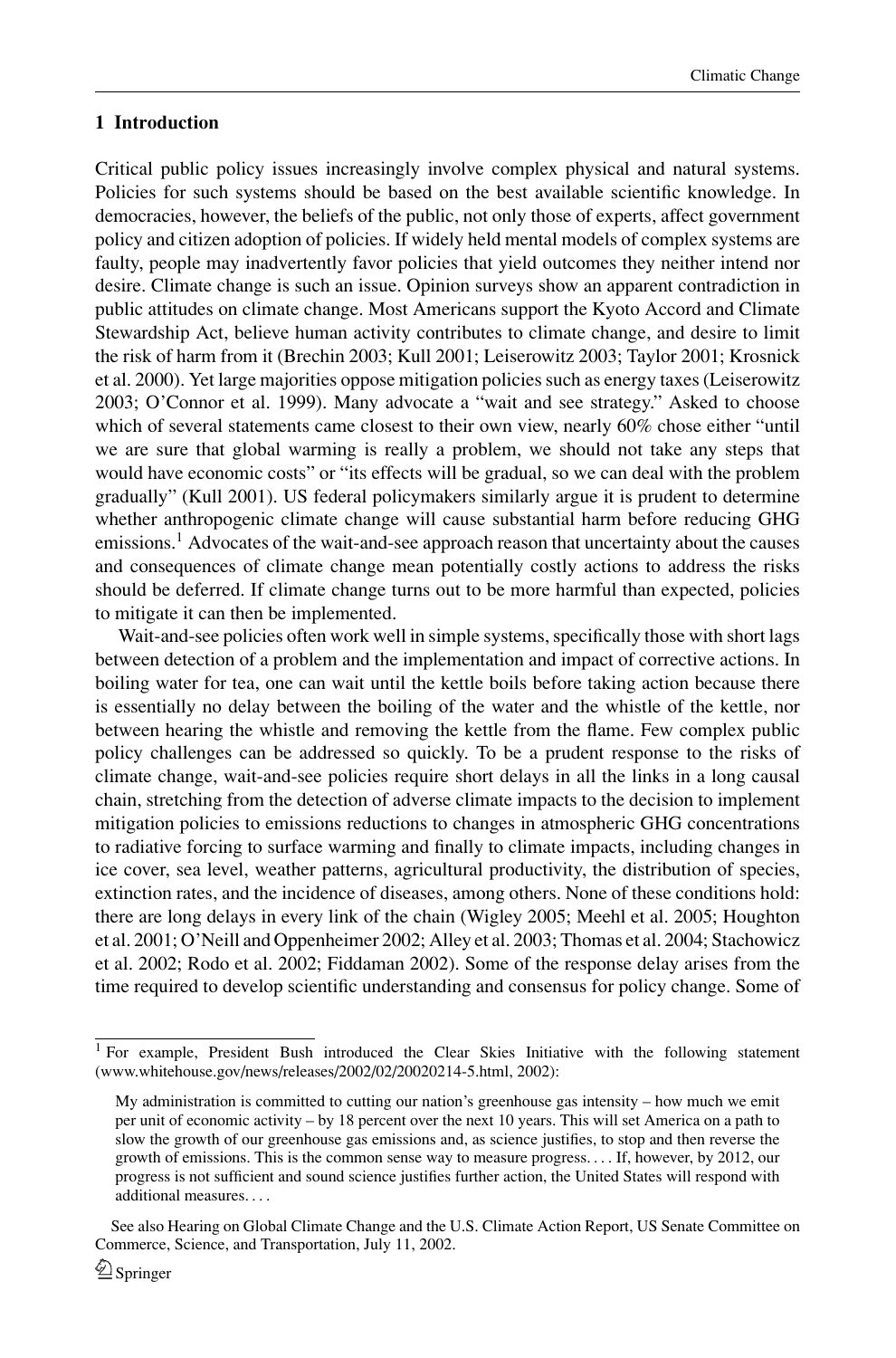the delay arises from the time required to build the public and political support needed to pass legislation and ratify international agreements. Some arises from inertia in the economy and energy system: even after policies to promote energy efficiency and non-carbon energy sources are implemented, existing stocks of GHG-generating capital (automobiles, industrial plant and equipment, housing, infrastructure) are only gradually replaced or retrofitted, while noncarbon alternatives are only gradually developed and deployed (Fiddaman 2002).

The longest response delays, however, arise within the climate itself, from the stock and flow relationships among GHG emissions, GHG concentrations, and global mean temperature. Two stock-flow structures are fundamental: global mean surface temperature integrates (accumulates) net radiative forcing (minus net heat transfer to the deep ocean). In turn, radiative forcing is affected by the level of GHGs in the atmosphere, which integrates emissions less the rate at which GHGs are removed from the atmosphere. Anthropogenic GHG emissions are now roughly double the net rate of GHG removal by natural processes (net uptake by biomass, the ocean, and other sinks) (Houghton et al. 2001). Even if policies to mitigate climate change caused GHG emissions to fall, atmospheric GHG concentrations would continue to rise until emissions fell to the removal rate. GHG concentrations can fall only if emissions drop below removal. Warming would continue until atmospheric concentrations fell enough, and global mean temperature rose enough, to restore netradiative balance. Global mean surface temperature would then peak, and climate changes such as sea level rise from ice melt and thermal expansion would continue (Wigley 2005; Meehl et al. 2005). The belief that wait-and-see policies are prudent implicitly presumes the climate is roughly a first-order linear system with a short time constant, rather than a high-dimensional dynamical system with long delays, multiple positive feedbacks and nonlinearities that might cause abrupt, persistent and costly regime changes (Alley et al. 2003; Scheffer et al. 2001).

Why do people underestimate the time delays in the response of climate to GHG emissions? Obviously the average person is not trained in climatology, and studies document low levels of public understanding of climate processes (Kasemir et al. 2000; Kempton 1997; Bostrom et al. 1994; Read et al. 1994). We hypothesize, however, that widespread underestimation of climate inertia arises from a more fundamental limitation of people's mental models: weak intuitive understanding of stocks and flows – the concept of accumulation in general, including principles of mass and energy balance.<sup>2</sup> Prior work shows people have difficulty relating the flows into and out of a stock to the trajectory of the stock, even in simple situations such as filling a bathtub or managing a firm's inventory (Booth Sweeney and Sterman 2000). Instead, people often assess system dynamics using a *pattern matching* heuristic, seeking correlations among the data and using these to project future values. Humans can detect positive correlations in data well, indeed often perceiving patterns where none exist (Plous 1993 reviews relevant studies). In the context of climate change, a prototype experiment (Sterman and Booth Sweeney 2002) found that many people used a pattern-matching heuristic to project future climate variables, concluding that system outputs (e.g., global mean temperature) are positively correlated with inputs (e.g., emissions).<sup>3</sup>

<sup>2</sup> Definitions of the term 'mental model' are many and varied, including domain knowledge, typologies for categorizing experience, and heuristics for judgment and decisionmaking, among others (see, e.g., Axelrod 1976; Gentner, and Stevens 1983; Johnson-Laird 1983; Morgan et al. 2002). As used here, the term 'mental model' includes a person's (often implicit) beliefs about the networks of causes and effects that describe how a system operates, along with the boundary of the model (which factors are considered endogenous, exogenous, or immaterial) and the time horizon considered relevant.

<sup>&</sup>lt;sup>3</sup> Sterman and Booth Sweeney (2002) report a prototype of the present experiment. However, while the results were consistent with pattern matching, the tasks used did not control for different information displays, and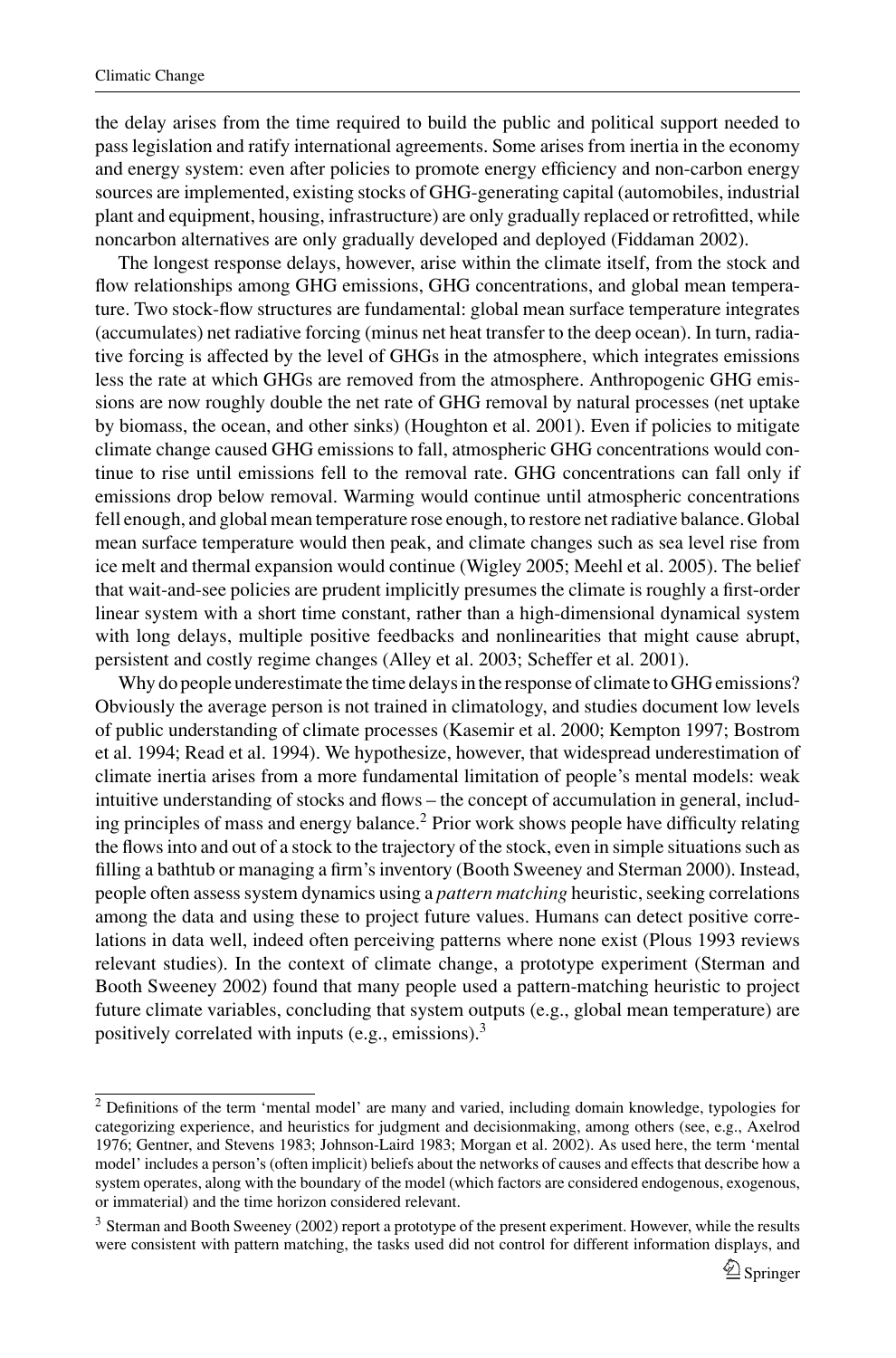Pattern matching often works well in simple systems but fails in systems with significant stock and flow structures: a stock can rise even as its net inflow falls, as long as the net inflow is positive. For example, a nation's debt rises as long as its fiscal deficit is positive, even as the deficit falls; debt falls only when the government runs a surplus. Since anthropogenic GHG emissions are now roughly double net removal, atmospheric GHGs would continue to accumulate, increasing net radiative forcing, even if emissions drop – until emissions fall to net removal (of course, removal is not constant; we consider the dynamics of removal below). In contrast, pattern matching incorrectly predicts mean temperature and atmospheric GHGs closely track emissions; hence stabilizing emissions would rapidly stabilize climate, and emissions cuts would quickly reverse warming and limit damage from climate change. People who assessthe dynamics of the climate using a pattern matching heuristic – projecting past correlations among emissions,  $CO<sub>2</sub>$  concentrations, and temperature – will significantly underestimate the lags in the response of the climate to changes in emissions and the magnitude of emissions reductions needed to stabilize atmospheric GHG concentrations.

We conducted experiments to determine the extent to which highly educated adults understand the fundamental relationship between flows of GHGs and the stock of GHGs in the atmosphere. We find significant misperceptions of basic climate dynamics in a population of graduate students at an elite university. Pattern matching is widespread. Worse, a large majority violate fundamental physical constraints including conservation of mass. Most believe atmospheric greenhouse gas concentrations can be stabilized even as emissions into the atmosphere continuously exceed removal of GHGs from it, analogous to arguing a bathtub filled faster than it drains will never overflow. These beliefs favor wait-and-see policies, but violate basic laws of physics. After presenting the experiment and results, we consider the implications for risk communication, education, and the process of social change required for widespread adoption of policies to mitigate GHG emissions.

# **2 Method**

#### 2.1 Task description and information display

We first presented subjects with a brief nontechnical summary of climate change such as would be suitable for the policymaker or intelligent layperson. The descriptive text (Fig. 1A) is quoted or paraphrased from the IPCC's Third Assessment Report [TAR] Summary for Policymakers [SPM] (Houghton et al. 2001), a document intended for nonscientists (Table 1 shows the sources for each statement in the description provided to the subjects). The text explicitly describes the stock of atmospheric  $CO<sub>2</sub>$  (the principal anthropogenic GHG),  $CO<sub>2</sub>$ emissions, and the removal of  $CO<sub>2</sub>$  from the atmosphere by natural processes, including the magnitude of the net removal flow, providing cues prompting subjects to notice the relationship between the stock of  $CO<sub>2</sub>$  in the atmosphere and the emissions and removal flows that alter it.

Subjects were then presented with a scenario for the evolution of atmospheric  $CO<sub>2</sub>$  and asked to describe the emissions trajectory required to realize it (Fig. 1B). We defined two scenarios in which atmospheric  $CO<sub>2</sub>$  gradually rises (falls) from year 2000 levels of about 370 ppm to 400 (340) ppm by 2100, changes of roughly  $\pm 8\%$ . The two  $CO_2$  scenarios were designed to discriminate sharply between the predictions of pattern matching and those based

did not enable subjects' conformance with conservation principals to be assessed. These factors are controlled here.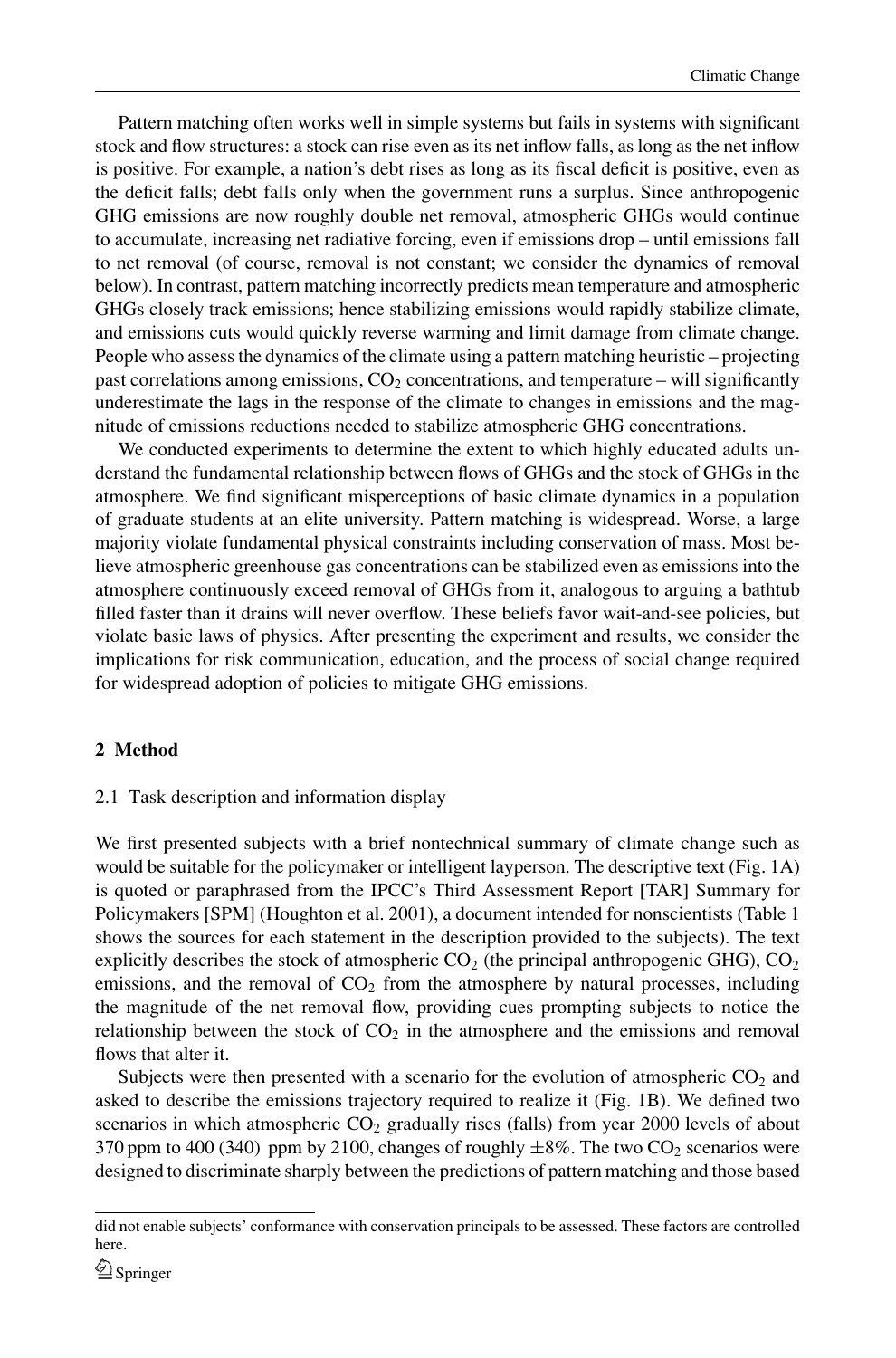Consider the issue of global warming. In 2001, the Intergovernmental Panel on Climate Change (IPCC). a scientific panel organized by the United Nations, concluded that carbon dioxide (CO.) and other greenhouse gas emissions were contributing to global warming. The panel stated that "most of the warming observed over the last 50 years is attributable to human activities."

The amount of CO, in the atmosphere is affected by natural processes and by human activity. Anthropogenic CO<sub>2</sub> emissions (emissions resulting from human activity, including combustion of fossil fuels and changes in land use, especially deforestation), have been growing since the start of the industrial revolution (Figure 1). Natural processes gradually remove CO, from the atmosphere (for example, as it is used by plant life and dissolves in the ocean). Currently, the net removal of atmospheric CO, by natural processes is about half of the anthropogenic CO, emissions. As a result, concentrations of CO, in the atmosphere have increased, from preindustrial levels of about 280 parts per million (ppm) to about 370 ppm today (Figure 2). Increases in the concentrations of greenhouse gases reduce the efficiency with which the Earth's surface radiates energy to space. This results in a positive radiative forcing that tends to warm the lower atmosphere and surface. As shown in Figure 3, global average surface temperatures have increased since the start of the industrial revolution.



(A) Task Description

**Fig. 1** Climate policy task. Subjects were presented with the description in (A), drawn from the IPCC TAR Summary for Policymakers (Houghton et al. 2001), followed by one of two  $CO<sub>2</sub>$  scenarios. Half the subjects received the scenario shown in  $(B; next page)$  in which atmospheric  $CO<sub>2</sub>$  rises to 400 ppm and then stabilizes; the other half received a scenario in which atmospheric  $CO<sub>2</sub>$  gradually falls and stabilizes at 340 ppm, as shown in (C). Subjects then sketch their estimate of the emissions path needed to achieve the CO2 scenario, on the graph of emissions provided. The Emissions and Removal (ER) graphical response format is shown. In the Emissions Graph (EG) format, the data point for net removal on the graph of emissions in  $(B)$  and  $(C)$  is omitted, and the prompt reads "The graph below shows anthropogenic  $CO<sub>2</sub>$ emissions from 1900–2000. Sketch your estimate of likely future anthropogenic  $CO<sub>2</sub>$  emissions, given the scenario above." In the multiple choice (MC) condition, subjects received the choices shown in Table 2. In all cases subjects were also asked to select the behavior of global mean temperature, in MC format, and to provide a brief written explanation for their emissions and temperature trajectories (Table 2). (*Continued on next page*)

 $\mathcal{Q}_{\text{Springer}}$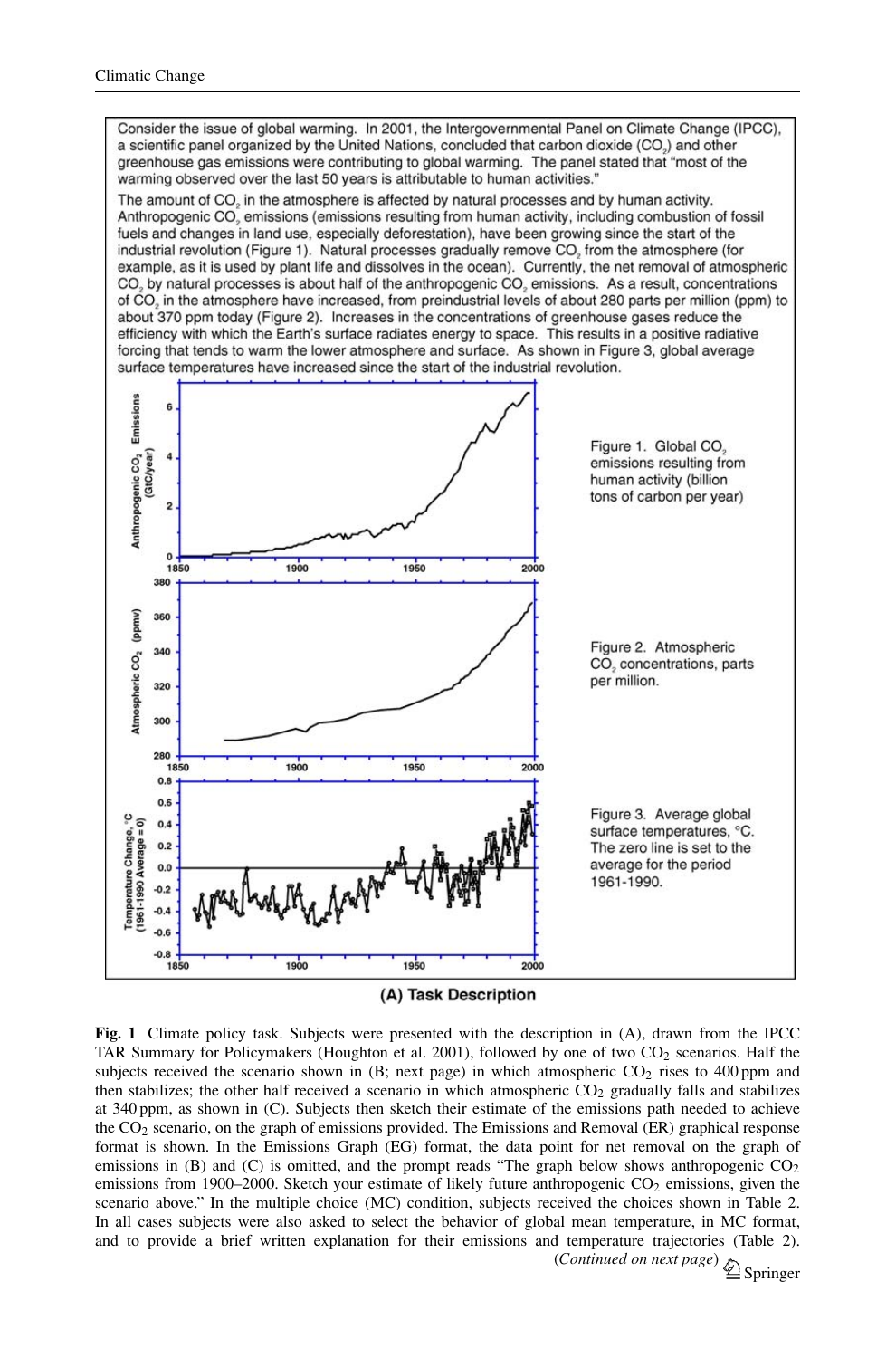



**Fig. 1** (*Continued*)

on understanding of the stock and flow structure and are therefore lower than those in, e.g., the IPCC Special Report on Emissions Scenarios [SRES] (Houghton et al. 2001), in which  $CO<sub>2</sub>$ concentrations rise through 2100. When atmospheric  $CO<sub>2</sub>$  rises throughout the time horizon, pattern matching and conservation principles yield similar predictions. Such scenarios would not reveal whether subjects understand stock-flow relationships, specifically that atmospheric CO2 rises aslong as emissions exceed removal and stabilizes only if emissions equal removal.

Studies show that information displays may affect people's responses in judgment and decision making tasks (e.g., Kleinmuntz and Schkade 1993). To minimize potential response bias we tested three question formats. In the Emissions and Removal (ER) condition (shown in Fig. 1B) subjects were explicitly directed to draw their estimate of future  $CO<sub>2</sub>$  removal, then draw the emissions path needed to achieve the scenario for atmospheric  $CO<sub>2</sub>$  they were given. Prompting subjects to consider removal should increase use of stock-flow and mass balance principles, favoring high performance. The Emissions Graph (EG) condition is similar but omits the prompt for the removal trajectory and the data point showing current net removal, testing whether subjects spontaneously consider removal. The Multiple Choice  $\mathcal{Q}_{\text{Springer}}$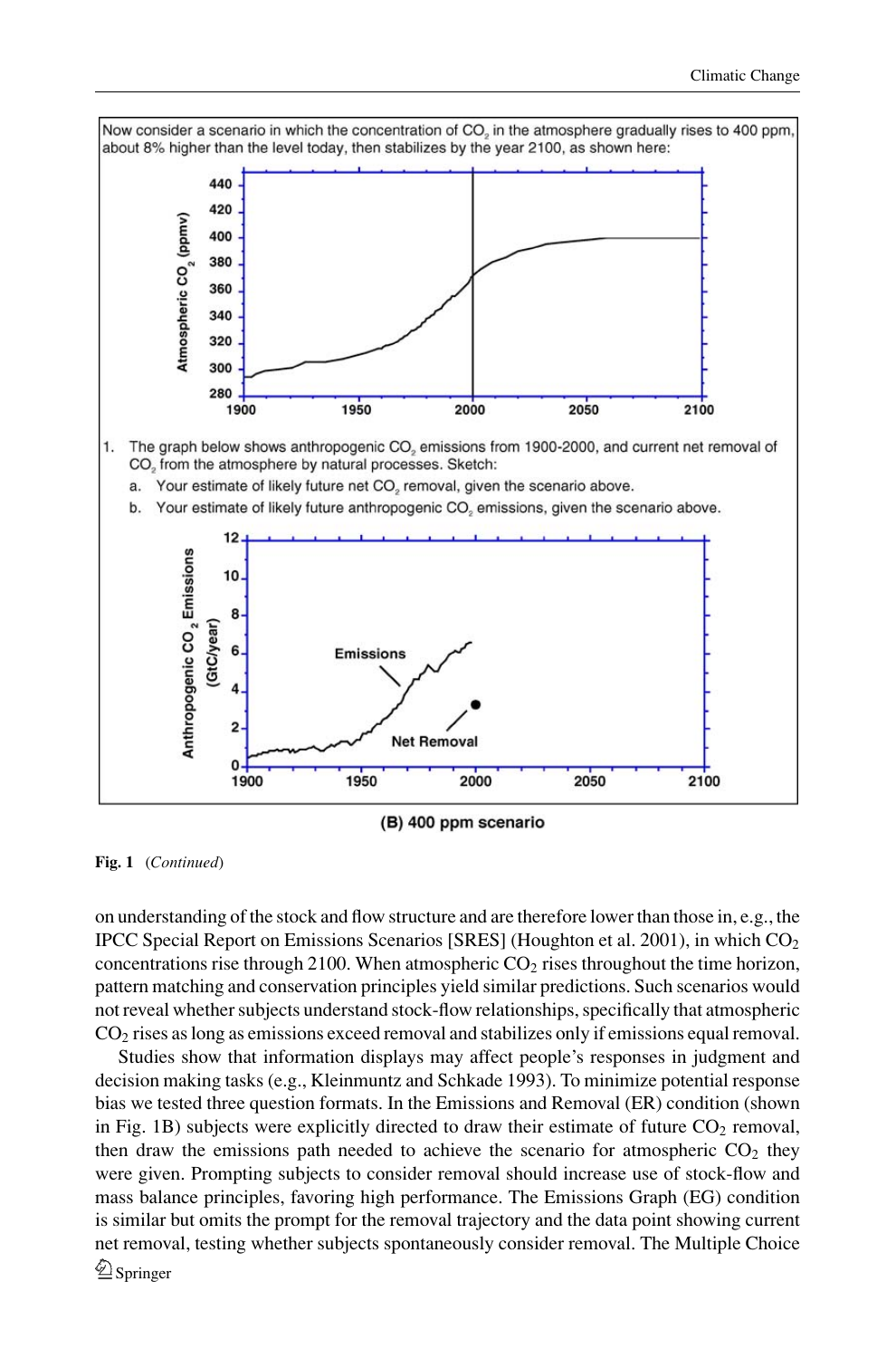

**Fig. 1** (*Continued*)

(MC) condition (Table 2) provides a textual rather than graphical response format in which subjects select which of seven emissions trajectories they believe to be most consistent with the specified  $CO<sub>2</sub>$  scenario. Choices range from continued emissions growth to immediate decline below current rates. The MC condition is less cognitively demanding but provides limited choice; the EG and ER formats do not constrain subject choice but require construction of a graph.

Each format was designed, wherever possible, to reduce bias that might arise from asymmetries in the presentation of the response options. The seven choices in the MC format are symmetric around the neutral choice of stabilization at current rates (no change in emissions). The graph provided for the EG and ER formats shows emissions on a scale from 0–12 GtC/year, placing current emissions at the neutral point approximately halfway between axis limits. A scale from 0–7 GtC/year would likely bias responses towards lower emissions; a scale from 5–29 GtC/year, as used in the TAR to show emissions under the SRES scenarios (Houghton et al. 2001, Fig. 17, p. 64), would likely bias responses towards higher emissions. In all conditions subjects were also asked for the likely response of global  $\mathcal{Q}_{\text{Springer}}$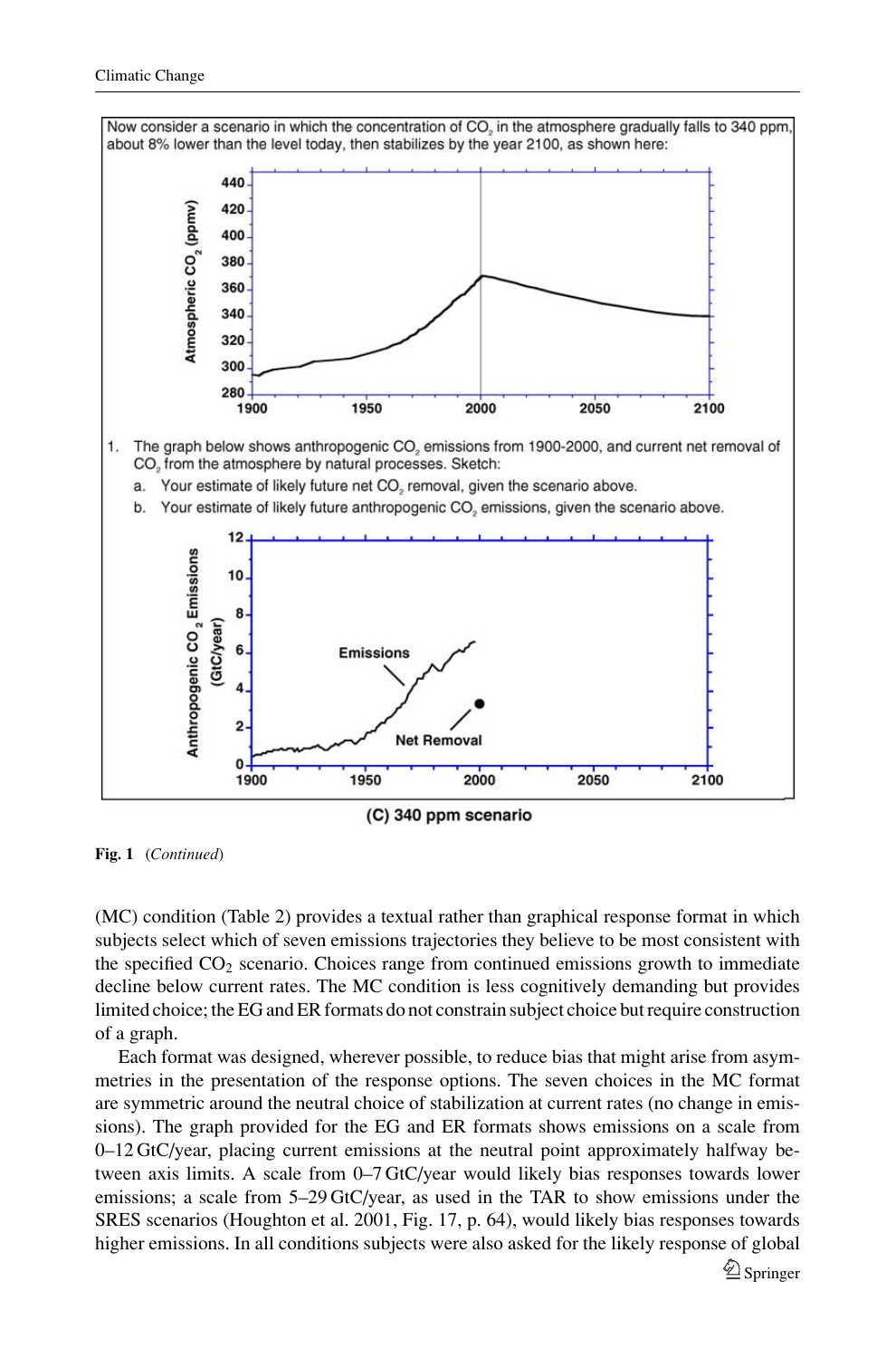**Table 1** The description in the task (Fig. 1A; reproduced below) is quoted or paraphrased from the IPCC TAR Summary for Policymakers; page numbers in notes below refer to the TAR.

Consider the issue of global warming. In 2001, the Intergovernmental Panel on Climate Change (IPCC), a scientific panel organized by the United Nations, concluded that carbon dioxide  $(CO<sub>2</sub>)$  and other greenhouse gas emissions were contributing to global warming.<sup>a</sup> The panel stated that "most of the warming observed over the last 50 years is attributable to human activities."<sup>b</sup>

The amount of CO<sub>2</sub> in the atmosphere is affected by natural processes and by human activity. Anthropogenic CO2 emissions (emissions resulting from human activity, including combustion of fossil fuels and changes in land use, especially deforestation)<sup>c</sup>, have been growing since the start of the industrial revolution (Fig. 1).<sup>d</sup> Natural processes gradually remove CO<sub>2</sub> from the atmosphere (for example, as it is used by plant life and dissolves in the ocean). Currently, the net removal of atmospheric  $CO<sub>2</sub>$  by natural processes is about half of the anthropogenic  $CO_2$  emissions.<sup>e</sup> As a result, concentrations of  $CO_2$  in the atmosphere have increased, from preindustrial levels of about 280 parts per million (ppm) to about 370 ppm today (Fig. 2).<sup>f</sup> Increases in the concentrations of greenhouse gases reduce the efficiency with which the Earth's surface radiates energy to space. This results in a positive radiative forcing that tends to warm the lower atmosphere and surface.<sup>g</sup> As shown in Fig. 3, global average surface temperatures have increased since the start of the industrial revolution.<sup>h</sup>

<sup>d</sup>p. 6: "All three records [concentrations of CO<sub>2</sub>, CH<sub>4</sub>, and N<sub>2</sub>O] show effects of the large and increasing

growth in anthropogenic emissions during the Industrial Era"<br> $e_p$ , 7: "Currently the ocean and the land together are taking up about half of the anthropogenic CO<sub>2</sub> emissions"

<sup>f</sup>p. 39: "The atmospheric concentration of CO<sub>2</sub> has increased from 280 ppm in 1750 to 367 ppm in 1999"  $\epsilon_{\rm p}$ , 5: "A positive radiative forcing, such as that produced by increasing concentrations of greenhouse gases, tends to warm the surface." p. 5, note 8: "*Radiative forcing* is a measure of the influence a factor has in altering the balance of incoming and outgoing energy in the Earth-atmosphere system, and is an index of the importance of the factor as a potential climate change mechanism"  $h_p$ , 2, "The global average surface temperature (the average of near surface air temperature over land, and

sea surface temperature) has increased since 1861." Also, p. 3, Fig. 1a,b.

mean temperature given the  $CO<sub>2</sub>$  scenario and to provide a brief written explanation for their responses (Table 2). We implemented the full factorial design (2 CO<sub>2</sub> scenarios  $\times$  3 response modes), with subjects assigned randomly to each.

# 2.2 Subjects

Subjects were students in a management elective at MIT, including MBA students (63%), graduate candidates in other programs  $(35%)$  and undergraduates  $(2%)$ . Reflecting the student body at MIT, the subject pool was highly educated, particularly in technical fields. Three-fifths were trained in engineering, science, or mathematics; most others were trained in the social sciences, primarily economics. Only 3% reported undergraduate degrees in the humanities. Over 30% held a prior graduate degree (70% in engineering, science, mathematics, or medicine, 26% in economics or social science, and the remainder in the humanities). Mean age was 30 ( $\sigma = 5$ , range 20–56). Subjects carried out the task in class  $\bigcirc$  Springer

<sup>&</sup>lt;sup>a</sup>pp. 5–7, e.g.: "Concentrations of atmospheric greenhouse gases and their radiative forcing have continued to increase as a result of human activities"

 $^{\text{b}}$ p. 10.<br><sup>c</sup>p. 5: "Changes in climate occur as a result of both internal variability within the climate system and external factors (both natural and anthropogenic)." p. 7: "About three-quarters of the anthropogenic emissions of  $CO<sub>2</sub>$  to the atmosphere during the past 20 years is due to fossil fuel burning. The rest is predominantly due to land-use change, especially deforestation."  $p. 12$ : "Emissions of  $CO<sub>2</sub>$  due to fossil fuel burning are virtually certain to be the dominant influence on the trends in atmospheric  $CO<sub>2</sub>$  concentration during the 21st century"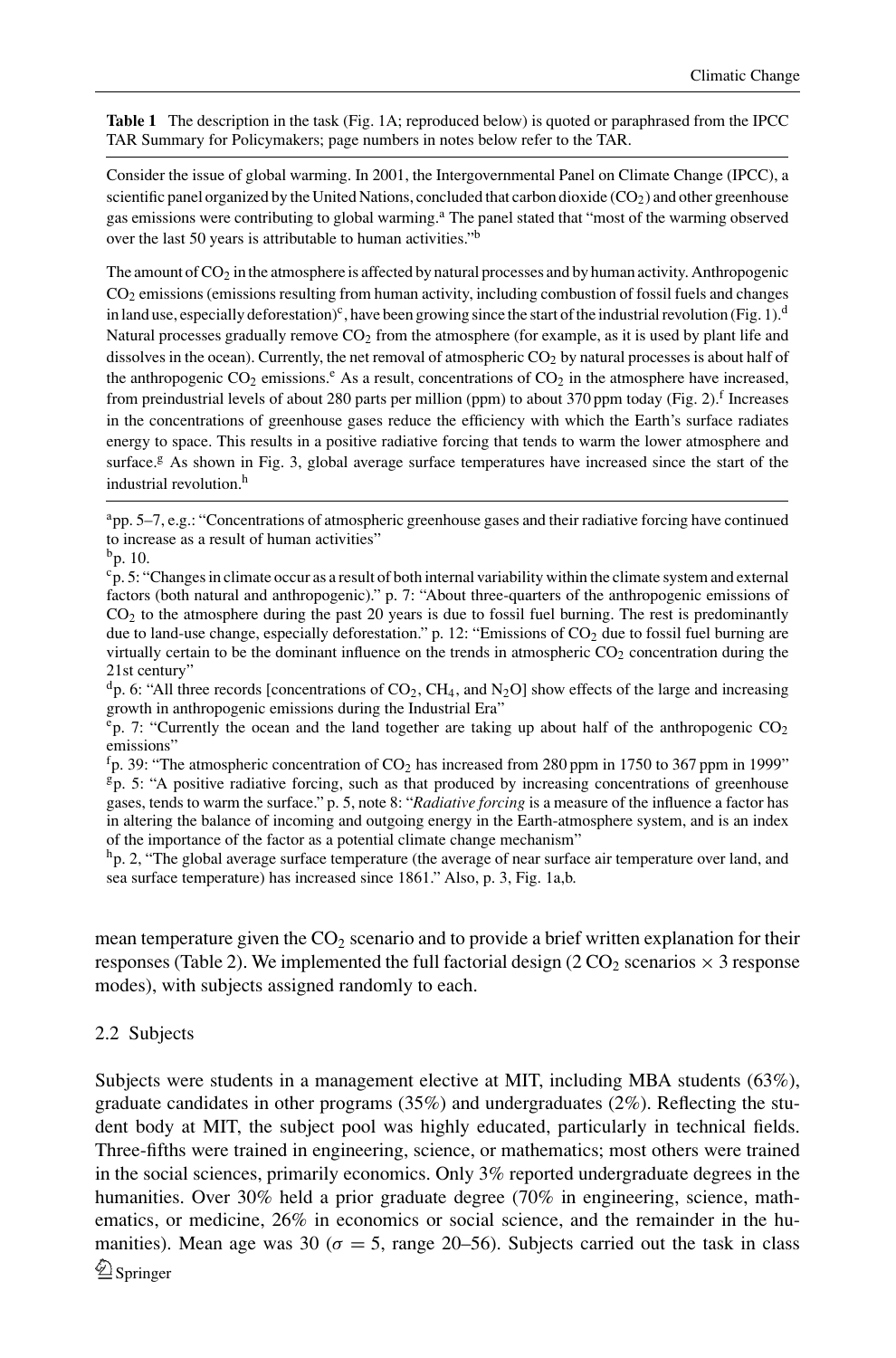**Table 2** The multiple choice (MC) condition. In the MC condition, subjects select one of the options below to describe the trajectory of emissions required to achieve the  $CO<sub>2</sub>$  scenario they received instead of the graph shown in Fig. 1B,C. All subjects also received the question below regarding mean global temperature (in MC format) and were asked to provide a written explanation for their  $CO<sub>2</sub>$  and temperature trajectories

1. For this to occur,  $CO<sub>2</sub>$  emissions resulting from human activity would have to:

- Continue to rise through the year 2100.
- Gradually rise about 8% and then stabilize by the year 2100.
- Gradually rise less than 8% and then stabilize by the year 2100.
- Stabilize now at current rates.
- Gradually fall about 8% and then stabilize by the year 2100.
- Gradually fall more than 8% and then stabilize by the year 2100.
- Immediately drop more than 8% and then stabilize by the year 2100.
- 2. Assuming CO<sub>2</sub> concentrations follow the scenario above, the average global temperature would most likely:
	- Continue to rise through the year 2100.
	- Continue to rise, then stabilize by the year 2100.
	- Rise for a few more years, then peak, gradually fall and stabilize above current levels.
	- Stabilize now at current levels.
	- Rise for a few more years, then peak, gradually fall and stabilize below current levels.
	- Rise for a few more years, then peak and continue to fall through the year 2100.
	- Immediately drop, then stabilize by the year 2100 below current levels.

3. Why? Explain your choices (*briefly*):

|               |     |           |     | $CO2$ scenario |     |        |
|---------------|-----|-----------|-----|----------------|-----|--------|
|               |     | $400$ ppm |     | $340$ ppm      |     | Total  |
| Response mode | (N) | $(\%)$    | (N) | $(\%)$         | (N) | $(\%)$ |
| МC            | 38  | 17.9      | 35  | 16.5           | 73  | 34.4   |
| EG            | 34  | 16.0      | 35  | 16.5           | 69  | 32.5   |
| ER            | 37  | 17.5      | 33  | 15.6           | 70  | 33.0   |
| Total         | 109 | 51.4      | 103 | 48.6           | 212 | 100.0  |

**Table 3** Distribution of subjects among experimental conditions

and were given approximately ten minutes; many finished earlier. The subjects were informed that the exercise illustrated important concepts they were about to study and would be used anonymously in this research. Subjects were informed that participation was voluntary and that the results would not be graded. The response rate exceeded 90%, yielding  $N = 212$  usable responses, approximately balanced among the six cells of the design (Table 3).

# 2.3 Mass balance vs. pattern matching

Subjects do not need training in climatology or calculus to respond correctly. The dynamics can be understood using a bathtub analogy in which the water level represents the stock of atmospheric  $CO<sub>2</sub>$ . Like any stock, atmospheric  $CO<sub>2</sub>$  rises only when the inflow to the tub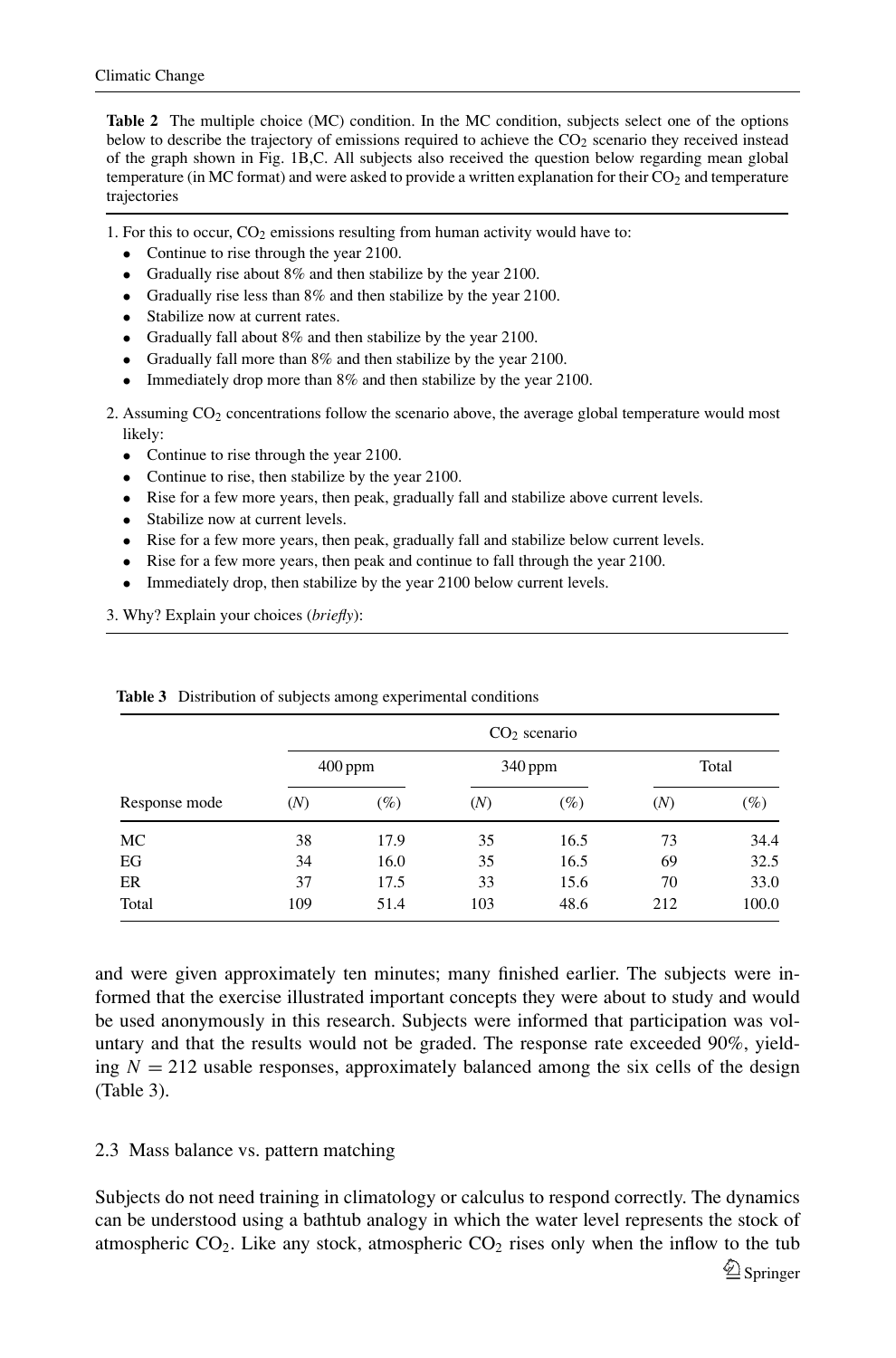(emissions,  $E$ ) exceeds the outflow (net removal,  $R$ ), is unchanging only when inflow equals outflow  $(E = R)$  and falls only when outflow exceeds inflow  $(R > E)$ . Subjects should be able to use these basic stock-flow relationships and the task description to constrain possible emissions trajectories. The description (Fig. 1A) informs subjects that anthropogenic  $CO<sub>2</sub>$ emissions are now roughly double net removal, so the level of water in the tub is rising. Given an estimate of future removal, the emission path required to achieve the specified scenario for atmospheric  $CO_2$  is readily determined. In the 400 ppm case,  $CO_2$  increases at a diminishing rate after 2000. Unless subjects believe net removal will at least double, emissions must peak near the present time (the inflection point in atmospheric  $CO<sub>2</sub>$ ) and fall below current rates to reach removal by 2100. In the 340 ppm case, atmospheric CO2 peaks near the present time, then gradually falls. Emissions must immediately fall below removal, then gradually approach removal from below. In contrast, pattern matching incorrectly suggests emissions will be correlated with atmospheric  $CO<sub>2</sub>$ , gradually rising above current rates when  $CO<sub>2</sub>$  rises to 400 ppm and gradually falling when  $CO<sub>2</sub>$  falls to 340 ppm.

#### **3 Results**

#### 3.1 Emissions

To respond correctly subjects must first estimate future net  $CO<sub>2</sub>$  removal. Studies suggest net removal is likely to fall (Houghton et al. 2001; Cox et al. 2000; Sarmiento et al. 1998) as terrestrial and oceanic carbon sinks fill (Casperson et al. 2000; House et al. 2002), as the partial pressure of  $CO<sub>2</sub>$  in the mixed layer of the ocean rises (Oeschgar et al. 1975; Sarmiento et al. 1995), or if climate change enhances carbon release from boreal forests, tundra, the tropics, and other biomes (White et al. 2000; Betts 2000; Goulden et al. 1998; Milyukova et al. 2002; Malhi et al. 2002; Page et al. 2002; Gill et al. 2002). In the long run (after 2100), stabilizing atmospheric  $CO<sub>2</sub>$  requires emissions "to decline to a very small fraction of current emissions" determined by persistent carbon sinks such as peat formation and rock weathering (Houghton et al. 2001, p. 12). Not surprisingly, subjects' knowledge of these biogeochemical processes is limited. Few believe net removal will fall. Some assume removal remains constant, a belief that reduces the cognitive effort required to determine emissions. Some believe removal is roughly proportional to atmospheric  $CO<sub>2</sub>$  (through  $CO<sub>2</sub>$ fertilization). In the Emissions and Removal (ER) condition 72% show net removal rising by 2100 and 31% show it more than doubling. Such beliefs grossly overestimate current models of natural uptake and potential rates of carbon capture and sequestration (Herzog et al. 2003; Chisholm et al. 2001; Buesseler and Boyd 2003; Jean-Baptiste and Ducroux 2003; Buesseler et al. 2004; Scott et al. 2004). Subjects' estimates of removal suggest a need for public education about the basics of the carbon cycle, consistent with studies showing low awareness of basic climate structure and carbon sequestration (Kempton 1997; Kasemir et al. 2000; Palmgren et al. 2004).

Our focus, however, is not whether people understand the processes governing  $CO<sub>2</sub>$  removal but whether they can describe an emissions path consistent with  $CO<sub>2</sub>$  stabilization *given* their estimated removal path. If people do not understand the fundamental mass balance principle that stabilizing GHG concentrations requires emissions equal net removal, providing them with better information on future removal will do little to alter the belief that stabilizing emissions would quickly stabilize the climate.

 $\textcircled{2}$ Springer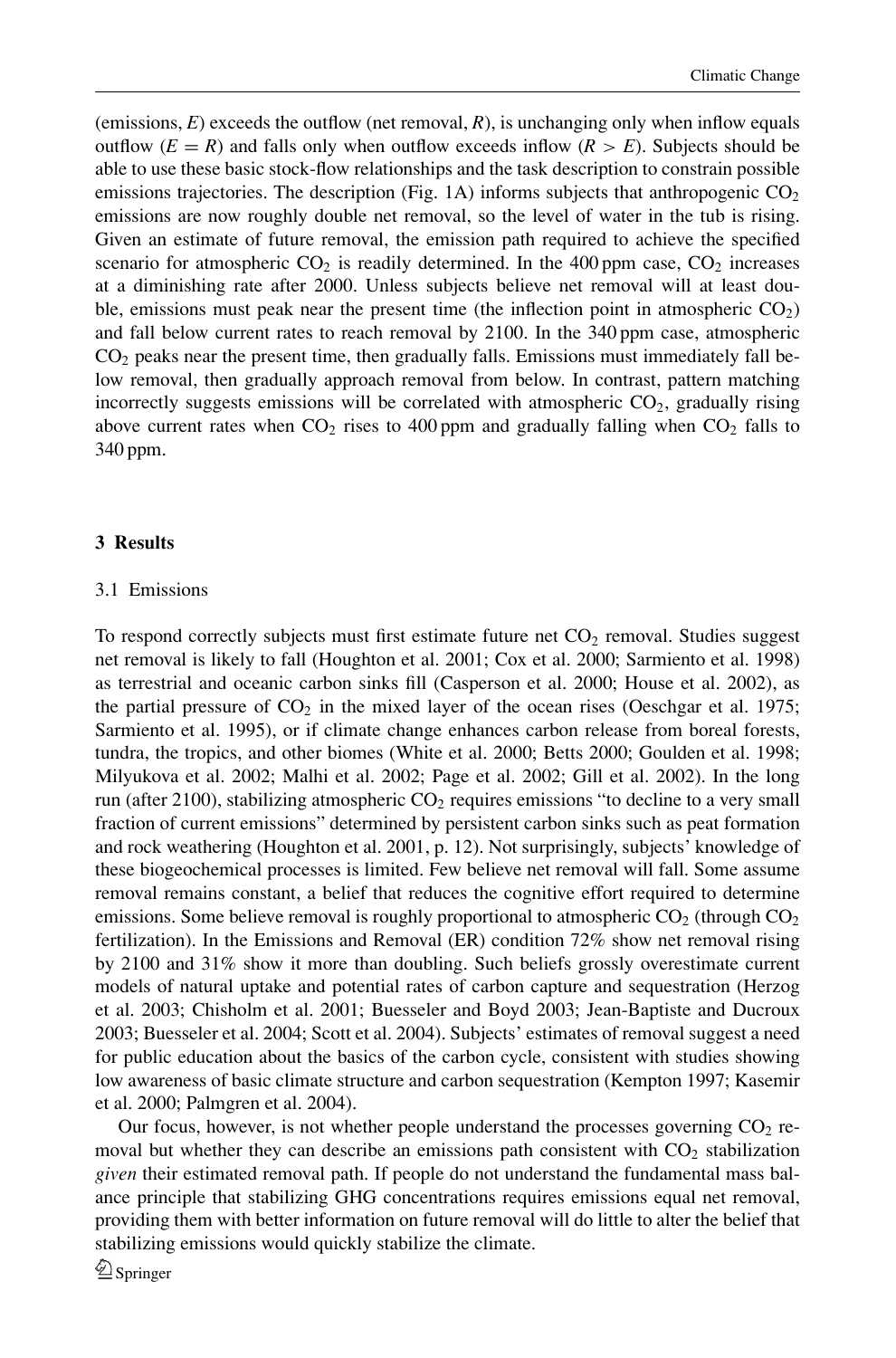

**Fig. 2** Typical responses, illustrating pattern matching. (A, B): 400 ppm case. Note that both subjects select emissions  $E \gg$  net removal *R* in 2100, though atmospheric CO<sub>2</sub> is unchanging by 2100, which requires  $E = R$ . (C, D): 340 ppm case. Note that the subjects select emissions paths such that  $E > R$  throughout, though declining atmospheric  $CO_2$  requires  $E \le R$ . In all four cases subjects chose emissions paths that match the atmospheric  $CO<sub>2</sub>$  path in the scenario.

Results show evidence of pattern matching in all response formats. To illustrate, Fig. 2 shows typical responses in the ER condition in which subjects draw both emissions and removal. Panels A and B show two subjects who faced the 400 ppm condition. Both subjects draw emissions patterns that match the path of atmospheric  $CO<sub>2</sub> - a$  gradual rise to stabilization above current rates. Further, both subjects show emissions exceed net removal at all times. Instead of stabilizing by 2100, atmospheric  $CO<sub>2</sub>$  would continue to rise. Indeed, the gap between the subjects' estimates of emissions and removal is near a maximum in 2100, when it must be zero to stabilize atmospheric  $CO<sub>2</sub>$ . Panels C and D show typical responses in the 340 ppm case. Both subjects draw emissions paths that match the pattern of gradual decline in atmospheric  $CO<sub>2</sub>$ . Both subjects show emissions exceeding removal throughout. Instead of falling, as specified in the scenario, atmospheric  $CO<sub>2</sub>$  would rise at a diminishing rate. All four subjects violate mass balance requirements.

Subjects' emissions estimates generally followed the path of atmospheric  $CO<sub>2</sub>$  (Fig. 3, Table 4). In the Emissions and Removal condition, emissions in the 400 ppm scenario rise to a mean of 8.0 GtC/year by 2100 and fall to a mean of 5.9 GtC/year in the 340 ppm case, a significant difference  $(t = 2.40, p = 0.019)$ . In the Emissions Graph condition, mean emissions in 2100 were 6.5 GtC/yr in the 400 ppm scenario, significantly higher than the mean of 4.6 GtC/yr in the 340 ppm case  $(t = 2.32, p = 0.024)$ . In the Multiple Choice condition, only 46% conclude that emissions must fall by more than 8% to stabilize  $CO<sub>2</sub>$  at 400 ppm, while 71% select a drop of more than 8% in the 340 ppm case. Across all three response formats, 58% incorrectly believe emissions can rise above current rates (or remain constant) when atmospheric  $CO<sub>2</sub>$  rises to equilibrium at 400 ppm, while 78% believe emissions fall when  $CO<sub>2</sub>$  falls to 340 ppm. The differences between the 400 and 340 ppm scenarios are significant in all three formats ( $p = 0.0003$ ,  $p = 0.004$ ,  $p = 0.02$  for MC, EG, and ER, respectively). There are no significant differences among the three formats, suggesting the results are robust to the response mode (the hypothesis that the response frequencies in the three formats are equal cannot be rejected,  $\chi^2(2) = 3.53$ ,  $p = 0.17$ , and  $\chi^2(2) = 5.15$ ,  $p = 0.08$ , for the 400 and 340 ppm scenarios, respectively).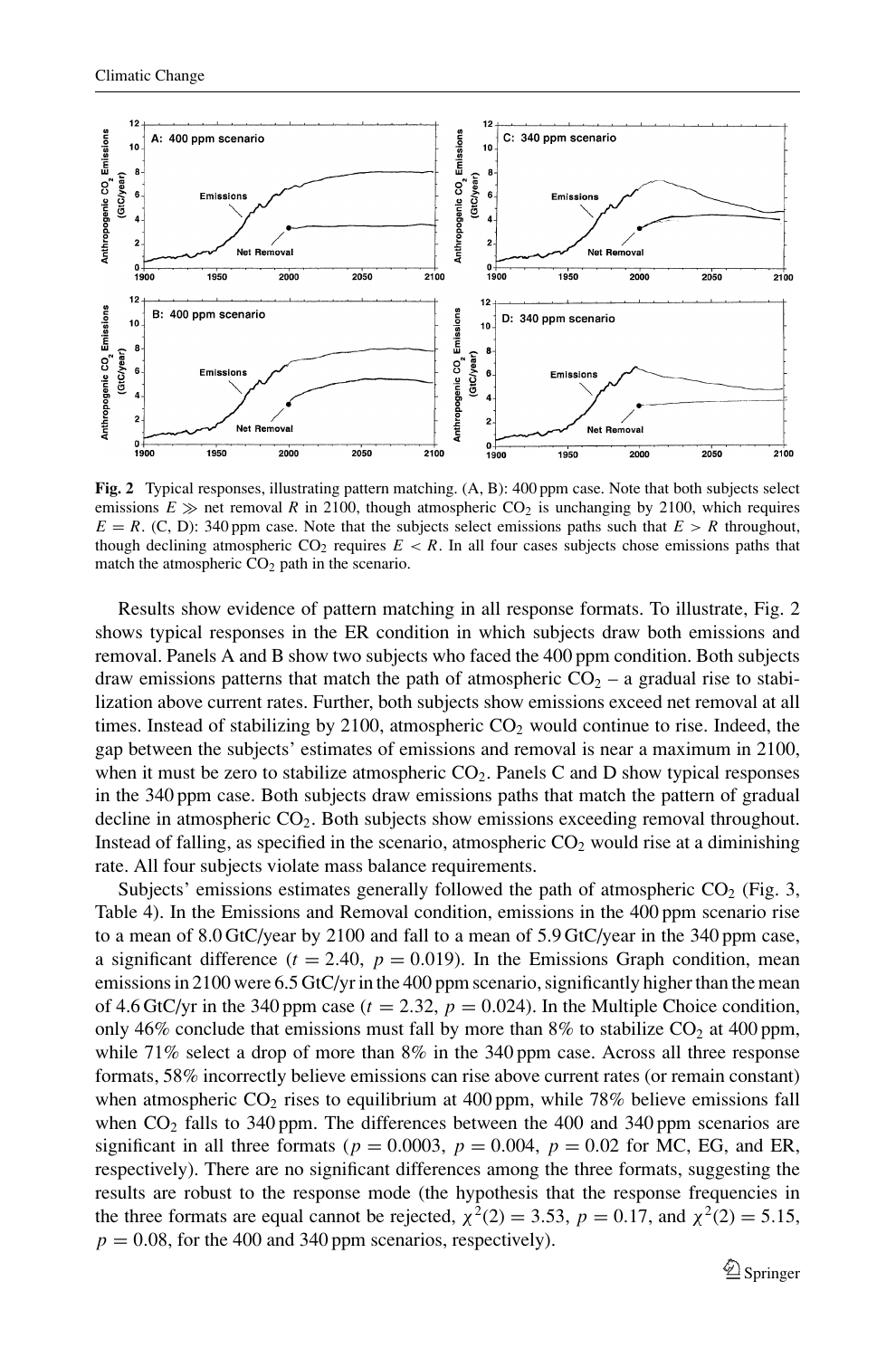Table 4 Results for CO<sub>2</sub> emissions. (A) MC condition. (B) Responses indicating emissions would rise/remain constant vs. falling by 2100. The number rising/remaining constant is the sum of the first four responses in the MC conditions, and the number with final emissions values >6.5 GtC/year in the EG/ER would rise/remain constant vs. falling by 2100. The number ris-≥6.5 GtC/year in the EG/ER conditions. Response frequencies for 340 vs. 400 ppm scenarios are significantly different in all response modes (*p*-values from the Fisher exact test). Excludes five subjects not responding/giving ambiguous answers. The hypothesis that response frequencies across MC, EG, and ER are equal cannot be rejected: 400 ppm case, ing/remaining constant is the sum of the first four responses in the MC conditions, and the number with final emissions values **Table 4** Results for CO<sub>2</sub> emissions. (A) MC condition. (B) Responses indicating emissions  $= 5.15, p = 0.08.$  $=$  3.53,  $p = 0.17$ ; 340 ppm case,  $\chi^2(2)$  $\chi^2(2)$  $\underline{\textcircled{\tiny 2}}$  Springer

|                                                                                                                                                                                |                 |                |                 |          |                |               |                          |                |                 | CO <sub>2</sub> scenario |                             |                   |         |
|--------------------------------------------------------------------------------------------------------------------------------------------------------------------------------|-----------------|----------------|-----------------|----------|----------------|---------------|--------------------------|----------------|-----------------|--------------------------|-----------------------------|-------------------|---------|
|                                                                                                                                                                                |                 |                |                 |          |                |               |                          |                | $\frac{1}{2}$   |                          |                             | 340               |         |
|                                                                                                                                                                                |                 |                |                 |          |                |               |                          | $\geq$         | of              |                          |                             | $\geq$            | of      |
| A. CO <sub>2</sub> Emissions would have to                                                                                                                                     |                 |                |                 |          |                |               |                          |                |                 |                          |                             |                   |         |
|                                                                                                                                                                                |                 |                |                 |          |                |               |                          |                | ${}^{\circ}$    |                          |                             |                   |         |
|                                                                                                                                                                                |                 |                |                 |          |                |               |                          |                | ⊵               |                          |                             |                   | $\circ$ |
| 1 Continue to rise through the year 2100<br>2 Gradually rise about 8% and then stabilize by the year 2100<br>3 Gradually rise less than 8% and then stabilize by the year 2100 |                 |                |                 |          |                |               |                          | r              | $\circ$         |                          |                             | $\mathbf{\Omega}$ | ७       |
|                                                                                                                                                                                |                 |                |                 |          |                |               |                          | $\mathfrak{g}$ | $\infty$        |                          |                             | $\mathbf{C}$      | $\circ$ |
| 4 Stabilize now at current rates<br>5 Gradually fall about $8\%$ and then stabilize by the year 2100                                                                           |                 |                |                 |          |                |               |                          |                |                 |                          |                             | ৩                 | Ξ       |
| 6 Gradually fall more than 8% and then stabilize by the year 2100                                                                                                              |                 |                |                 |          |                |               |                          |                | $\overline{16}$ |                          |                             | 2                 | 34      |
| more than 8% and then stabilize by the year 2100<br>7 Immediately drop                                                                                                         |                 |                |                 |          |                |               |                          |                | 30              |                          |                             | 13                | 37      |
| Total                                                                                                                                                                          |                 |                |                 |          |                |               |                          | 37             |                 |                          |                             | 35                |         |
| B. Response mode                                                                                                                                                               |                 |                |                 |          |                |               |                          |                |                 |                          |                             |                   |         |
|                                                                                                                                                                                |                 |                | Multiple choice |          |                |               | Emissions graph          |                |                 |                          | Emissions and removal graph |                   |         |
| CO <sub>2</sub> Scenario (ppm):                                                                                                                                                |                 | $\frac{40}{5}$ |                 | 340      | $rac{40}{\pi}$ |               |                          | 340            | $rac{40}{5}$    |                          | 340                         |                   |         |
|                                                                                                                                                                                | z               | B,             | $\geq$          | of       | z              | ofo           | z                        | of             | $\geq$          | B,                       | $\geq$                      | of                |         |
| $CO2$ Emissions in 2100:                                                                                                                                                       | $\overline{9}$  | 5              | 4               |          |                | 52            |                          | $\overline{z}$ | 26              | 50                       |                             |                   |         |
| Rise or remain constant                                                                                                                                                        |                 |                |                 | $\equiv$ |                |               |                          |                |                 |                          |                             | 34                |         |
| Fall                                                                                                                                                                           | $\overline{18}$ | 49             | ಸ               | 89       | 16             | $\frac{8}{3}$ | 26                       | $\mathcal{E}$  | $\Box$          | $\mathfrak{D}$           |                             | 66                |         |
| $H_0: 400$ ppm = 340 ppm; By response mode                                                                                                                                     |                 |                | $p = 0.0003$    |          |                |               | $p = 0.004$              |                |                 |                          | $p=0.02$                    |                   |         |
| Total, all responses                                                                                                                                                           |                 |                |                 |          |                |               | $p = 1.3 \times 10^{-7}$ |                |                 |                          |                             |                   |         |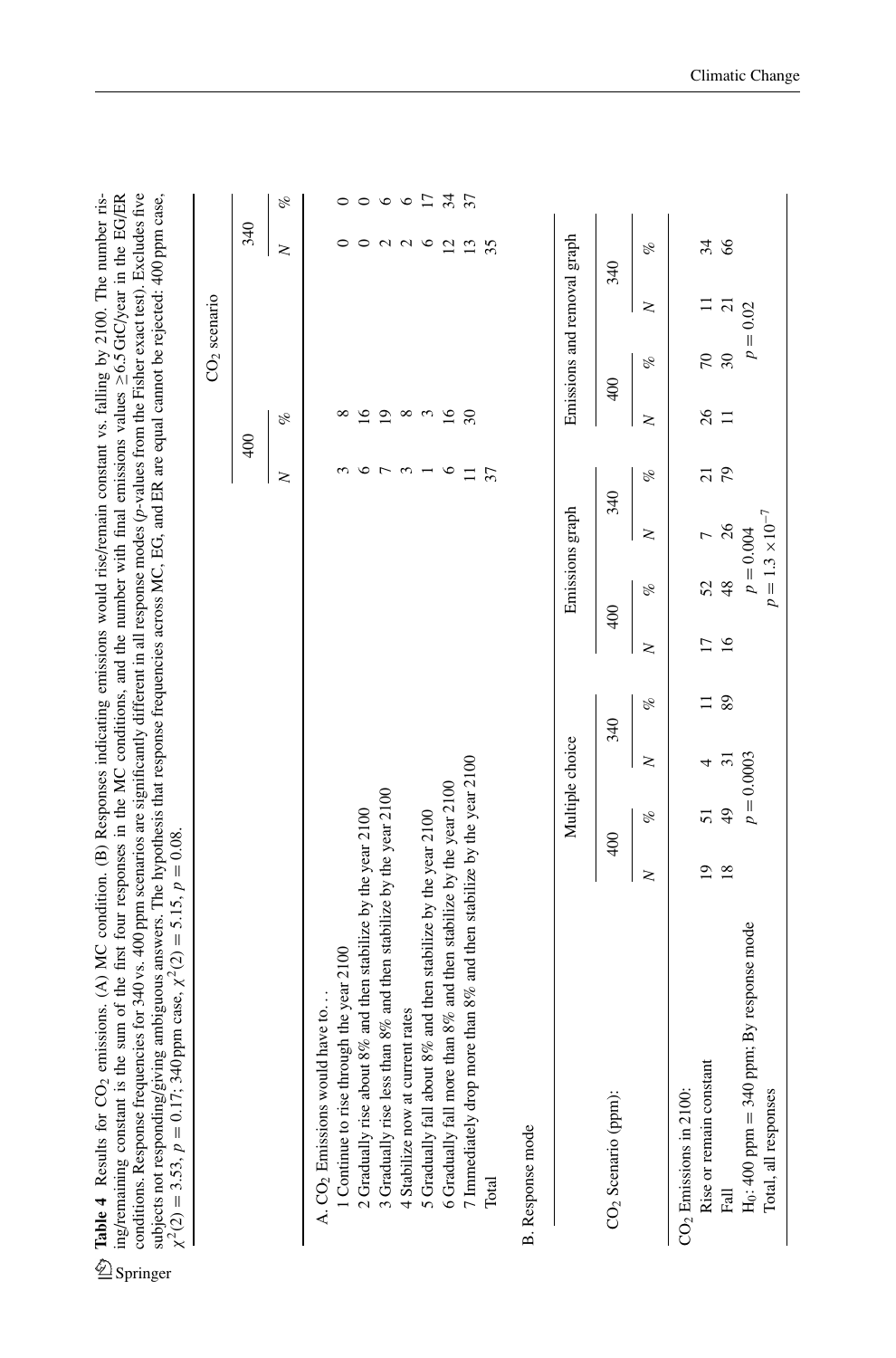

### 3.2 Violations of mass balance

While consistent with pattern matching, the results of the MC and EG conditions do not necessarily indicate that subjects violated mass balance principles. Atmospheric  $CO<sub>2</sub>$  could stabilize even if emissions grow, provided removal more than doubles, so emissions equal net removal by 2100. The ER condition, however, enables direct assessment of stock-flow consistency because subjects specify both emissions and removal. We judged emissions and removal trajectories to be consistent with mass balance principles if  $E > R$  when atmospheric  $CO<sub>2</sub>$  is rising (as in the first part of the 400 ppm scenario);  $E < R$  when atmospheric  $CO<sub>2</sub>$ is falling (as in the first part of the 340 ppm scenario); and  $E \approx R$  when atmospheric CO<sub>2</sub> is unchanging (as at the end of both scenarios). Note that these criteria judge only the qualitative conformance to mass balance and judge only the first-order conditions (we did not penalize subjects for failure to capture the rate of change in net emissions  $E - R$  implied by their  $CO<sub>2</sub>$ scenario). Further, we considered a subject's estimates of *E* and *R* in the year 2100 to be different only if the gap between them exceeded 0.5 GtC/year. Such a large tolerance is an *a fortiori* procedure: we assume subjects whose estimates of *E* and *R* in 2100 differed by up to 0.5 GtC/year nevertheless correctly understand that  $CO<sub>2</sub>$  stabilization requires  $E = R$ .

Despite these generous criteria, fully 84% drew trajectories violating mass balance requirements (Table 5). Three-fourths violate the equilibrium condition that  $CO<sub>2</sub>$  stabilization requires emissions equal removal. A large majority,  $63\%$ , assert atmospheric  $CO<sub>2</sub>$  can be stabilized while emissions into the atmosphere exceed removal from it*.* These violations of the equilibrium condition are large, averaging 2.8 GtC/year (compared to year 2000 emissions of about 6.5 GtC/year).

#### 3.3 Global mean temperature

Subjects' temperature responses similarly show evidence of pattern matching (Table 6). The temperature trajectory under the two scenarios is unknown, but subjects should be able to use stock-flow principles, energy conservation, and the information provided to constrain the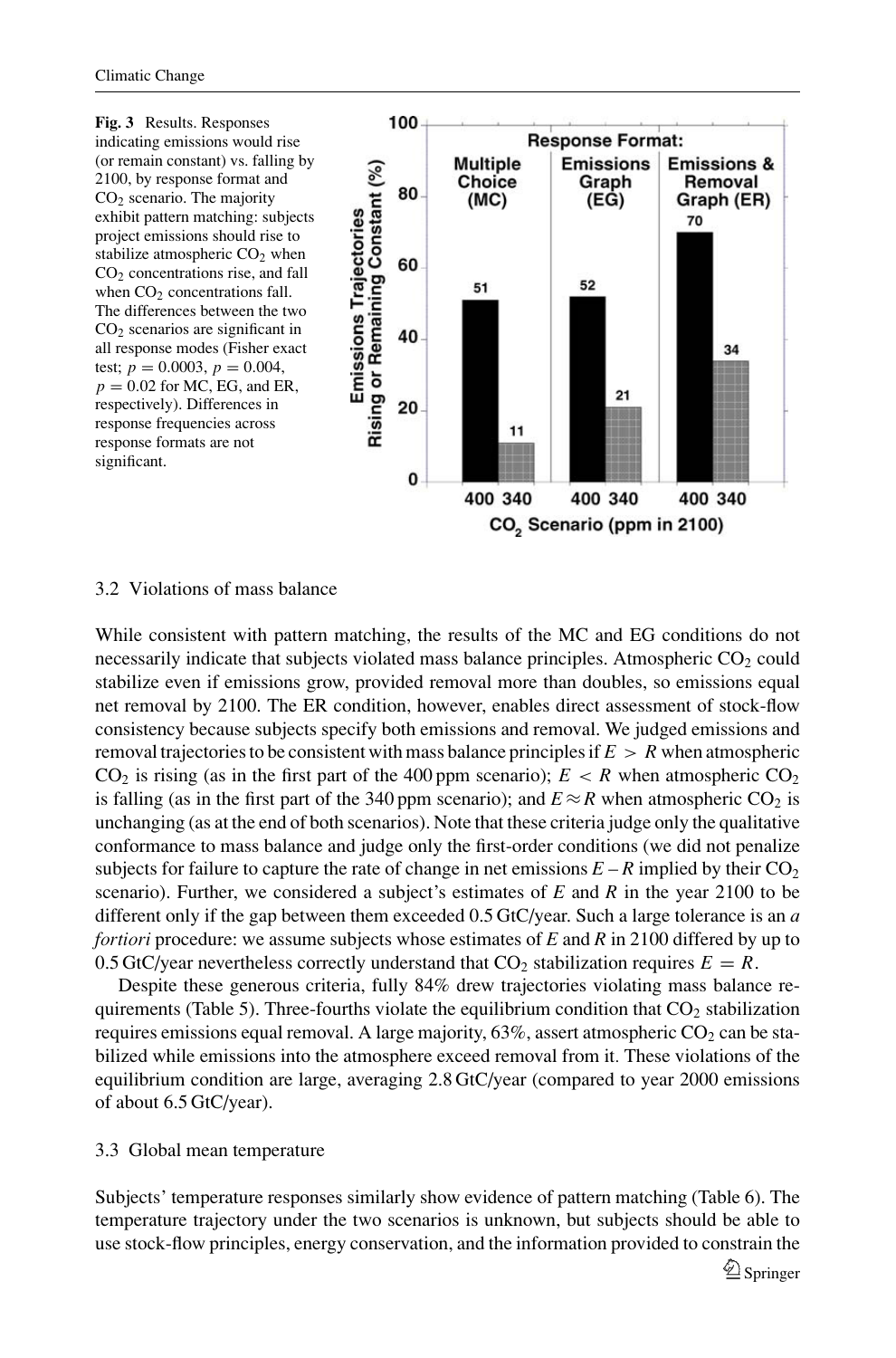|            | (1)                                   |    | (2)                       |                                              | (3)                             |   | (4)                        |    | (5)          |  |
|------------|---------------------------------------|----|---------------------------|----------------------------------------------|---------------------------------|---|----------------------------|----|--------------|--|
|            |                                       |    |                           | Final net emissions $E_{\text{net}} = E - R$ |                                 |   |                            |    | Stock/flow   |  |
| $CO2$ in   | Mean absolute<br>final net emissions, |    | $E_{\text{net}} > \delta$ |                                              | $E_{\text{net}} = 0 \pm \delta$ |   | $E_{\text{net}} < -\delta$ |    | consistency? |  |
| 2100 (ppm) | $ E - R $ (GtC/yr)                    | N  | $\%$                      | N                                            | $\%$                            | N | $\%$                       | N  | $\%$         |  |
| 400        | 2.9                                   | 22 | 63                        | 11                                           | 31                              | 2 | 6                          | 9  | 26           |  |
| 340        | 2.7                                   | 20 | 63                        | 6                                            | 19                              | 6 | 19                         | 2  | 6            |  |
| Total      | 2.8                                   | 42 | 63                        | 17                                           | 25                              | 8 | 12                         | 11 | 16           |  |

#### **Table 5** Conformance to conservation of matter

Net emissions  $E_{\text{net}}=E-R$  should be zero in 2100 when CO<sub>2</sub> concentrations are stable. Column 1: the mean absolute difference between subjects' final emissions and removal estimates. Columns 2–4: the fraction of final net emissions above, below and approximately equal to zero. Emissions and removal values were judged to be different only if they differed by more than a tolerance of  $\pm \delta = 0.5$  GtC/yr, so that subjects intending their *E* and *R* curves to be equal but who drew curves differing by small amounts are considered equal, an *a fortiori* assumption. Column 5: the fraction of responses consistent with conservation of matter. Trajectories were judged consistent if  $E > R$  when d[CO2]/dt > 0 (the first part of the 400 ppm scenario);  $E < R$  when d[CO2]/dt < 0 (the first part of the 340 ppm scenario); and *E* ≈ *R* when d[CO2]/dt≈0 (at the end of both scenarios).

possibilities. The description provided to subjects (Fig. 1A) indicates that atmospheric  $CO<sub>2</sub>$ concentration hasrisen from preindustrial levels of about 280 to 370 ppm, causing a "positive radiative forcing that tends to warm the lower atmosphere and surface." In the scenario where CO2 rises to 400 ppm, subjects can reasonably conclude that forcing would remain positive and temperature would continue to rise. In the case where  $CO<sub>2</sub>$  falls to 340 ppm, net forcing would fall but likely remain positive since the  $CO<sub>2</sub>$  concentration remains well above the preindustrial level when anthropogenic forcing was roughly zero. Subjects should conclude that warming would continue, though perhaps at a diminishing rate. Subjects can exclude temperature declines below current levelssince temperature reduction would require negative net forcing. Hence pattern matching and energy balance both suggest continued warming when  $CO<sub>2</sub>$  rises to 400 ppm, but when  $CO<sub>2</sub>$  falls to 340 ppm, pattern matching incorrectly predicts temperature decline.<sup>4</sup>

As expected, 92% receiving the 400 ppm scenario predict mean global temperature in 2100 will rise or stay constant: pattern matching and conservation principles yield the same result when  $CO<sub>2</sub>$  continues to grow. However, only half judge that temperature in 2100 would exceed current levels when  $CO<sub>2</sub>$  falls to 340 ppm; the difference is significant, as are the differences between  $CO<sub>2</sub>$  scenarios within individual response formats (differences across the response formats were notsignificant). Shockingly, 13% of those in the 340 ppm scenario

 $4$  Sophisticated subjects may reason that temperature will eventually stabilize at higher CO<sub>2</sub> levels when temperature has risen enough for the earth's black body radiation to once again balance insolation (that is, they may recognize the negative feedback between temperature and net radiative forcing). Such reasoning, however, would not support responses indicating temperature decline below current levels. IPCC TAR simulations of stabilization scenarios from 450 to 1000 ppm show equilibrium occurs well after 2100: stabilization at 450 ppm yields  $\Delta T \approx 1.8 \degree$ C above current levels by 2100, growing to  $\Delta T \approx 2.2 \degree$ C by 2350. Stabilization at 500 ppm yields  $\Delta T \approx 2.1$  °C by 2100 and 2.8 °C by 2350. Extrapolating assuming response linearity (approximately exhibited by the TAR simulations between 450 and 1000 ppm), yields  $\Delta T \approx 1.5 \degree \text{C}$  by 2100 for stabilization at 400 ppm; extrapolating further to 340 ppm yields  $\Delta T \approx 1.1 \degree$ C by 2100, though the validity of such extrapolation is unknown. Simulations in Wigley (2005) and Meehl et al. (2005) show similar climate inertia for scenarios with stabilization at year 2000 levels.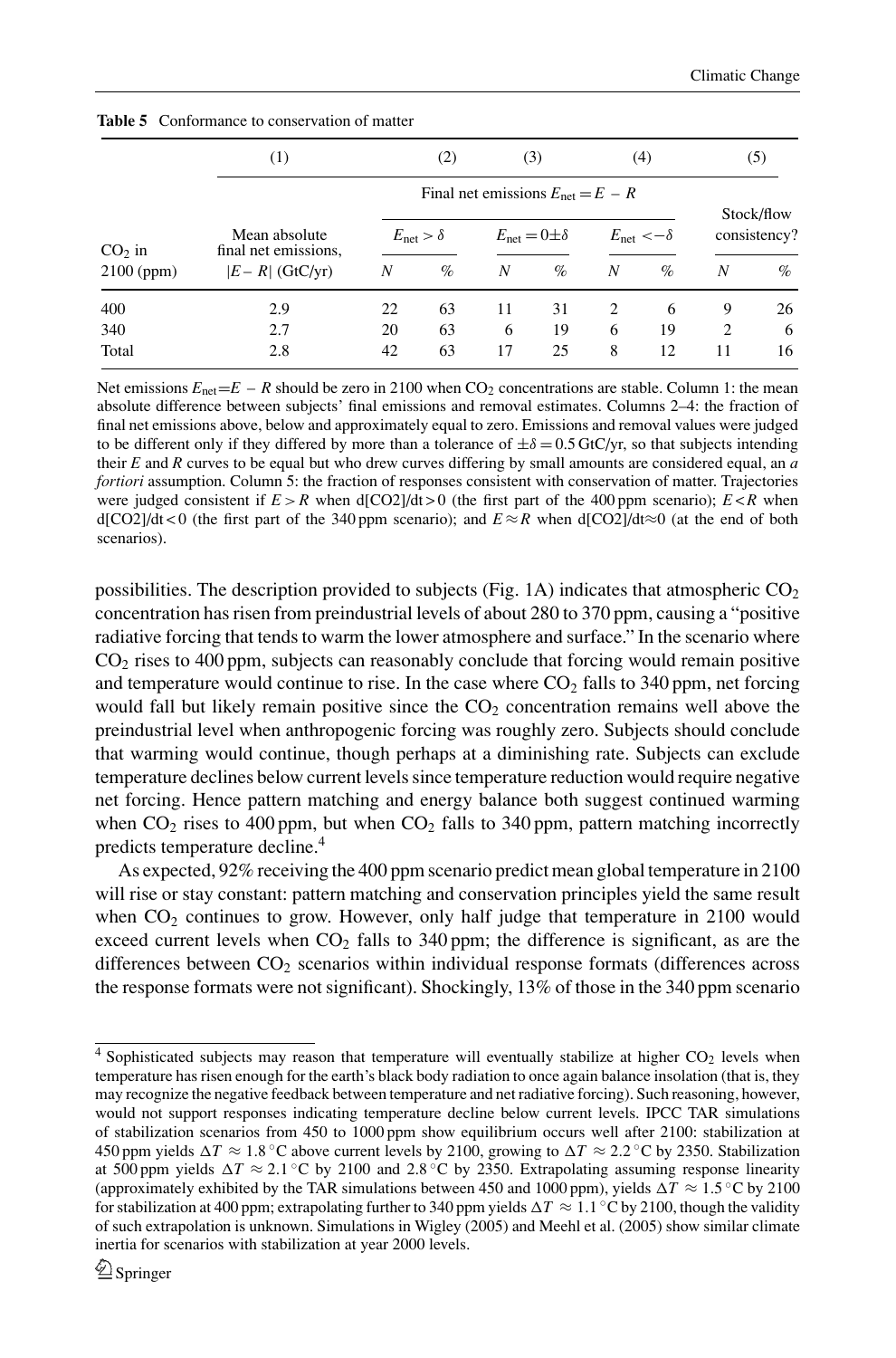| Table 6 Results for temperature trajectory                                                                                                                                         |                 |                          |                                 |                       |                   |                 |                                      |
|------------------------------------------------------------------------------------------------------------------------------------------------------------------------------------|-----------------|--------------------------|---------------------------------|-----------------------|-------------------|-----------------|--------------------------------------|
| (1) Response format                                                                                                                                                                | (2) Temp choice | $(3)$ 400 ppm            | $(4)$ 340 ppm                   | (5) Temp choice       | $(6) 400$ ppm     | $(7)$ 340 ppm   | $(8)$ H <sub>0</sub> :400 = 300 ppm? |
| S                                                                                                                                                                                  |                 |                          | 5                               | Rise or stay constant | 36                | $\overline{15}$ | $p = 1.3 \times 10^{-6}$             |
|                                                                                                                                                                                    |                 | $O1$ $\approx$ $O1$ $O2$ |                                 |                       |                   |                 |                                      |
|                                                                                                                                                                                    |                 |                          | $\cdot$ $\infty$                |                       |                   |                 |                                      |
|                                                                                                                                                                                    |                 |                          |                                 |                       |                   |                 |                                      |
|                                                                                                                                                                                    |                 |                          | $\overline{c}$                  | $_{\rm{FeII}}$        | $\mathbf{c}$      | $20\,$          |                                      |
|                                                                                                                                                                                    |                 |                          | 4                               |                       |                   |                 |                                      |
|                                                                                                                                                                                    |                 |                          | 4                               |                       |                   |                 |                                      |
| E                                                                                                                                                                                  |                 |                          | 7                               | Rise or stay constant | $\mathfrak{S}$    | $\Omega$        | $p = 0.016$                          |
|                                                                                                                                                                                    |                 | Ξ                        | 4                               |                       |                   |                 |                                      |
|                                                                                                                                                                                    |                 | $\circ$                  |                                 |                       |                   |                 |                                      |
|                                                                                                                                                                                    |                 |                          |                                 |                       |                   |                 |                                      |
|                                                                                                                                                                                    |                 | 4                        |                                 | $_{\rm{FeII}}$        | 5                 | $\overline{15}$ |                                      |
|                                                                                                                                                                                    |                 | $\circ$                  | $m - 9m$                        |                       |                   |                 |                                      |
|                                                                                                                                                                                    |                 |                          |                                 |                       |                   |                 |                                      |
| 臣                                                                                                                                                                                  |                 |                          |                                 | Rise or stay constant | 35                | $\overline{18}$ | $p = 0.00037$                        |
|                                                                                                                                                                                    |                 | $\frac{4}{7}$            | $\overline{a}$ a $\overline{a}$ |                       |                   |                 |                                      |
|                                                                                                                                                                                    |                 | 4                        |                                 |                       |                   |                 |                                      |
|                                                                                                                                                                                    |                 | $\circ$                  |                                 |                       |                   |                 |                                      |
|                                                                                                                                                                                    |                 |                          | $\frac{1}{2}$ 3 $\frac{1}{2}$   | Fall                  | 2                 | $\overline{15}$ |                                      |
|                                                                                                                                                                                    |                 |                          |                                 |                       |                   |                 |                                      |
|                                                                                                                                                                                    |                 |                          |                                 |                       |                   |                 |                                      |
| Total                                                                                                                                                                              |                 |                          |                                 | Rise or stay constant | 100               | 53              | $p = 2.7 \times 10^{-11}$            |
|                                                                                                                                                                                    |                 |                          |                                 |                       |                   |                 |                                      |
|                                                                                                                                                                                    |                 | $749900 -$               | 5°99722                         |                       |                   |                 |                                      |
|                                                                                                                                                                                    |                 |                          |                                 |                       |                   |                 |                                      |
|                                                                                                                                                                                    |                 |                          |                                 | $_{\rm{Fall}}$        | $\mathbf{\sigma}$ | 50              |                                      |
|                                                                                                                                                                                    |                 |                          |                                 |                       |                   |                 |                                      |
|                                                                                                                                                                                    |                 | $\frac{1}{2}$            |                                 |                       |                   |                 |                                      |
| Columns $1-4$ show subject responses by CO <sub>2</sub> scenario and response format. Temperature choices as in Table 2: 1. Continue to rise through the year 2100: 2. Continue to |                 |                          |                                 |                       |                   |                 |                                      |

Immediately drop, then stabilize by the year 2100 below current levels. Columns 5–7 aggregate responses into those selecting temperature trajectories that rise or stay<br>constant (sum of responses 1–4) vs. those selecting a with null hypothesis that response frequencies in the two CO<sub>2</sub> scenarios are equal. Differences across response formats were not significant. Results robust to inclusion constant (sum of responses  $1-4$ ) vs. those selecting a drop in temperature by 2100 (sum of responses 5–7). Column 8 shows p-values for the 2-tailed Fisher exact test O2 scenarios are equal. Differences across response formats were not significant. Results robust to inclusion Table 2: 1. Continue to rise through the year 2100; 2. Continue to at current levels; 5. Rise more years, then peak and continue to fall through the year 2100; 7. current levels. Columns 5–7 aggregate responses into those selecting temperature trajectories that rise or stay w more years, then peak, gradually fall and stabilize above current levels; 4. Stabilize no .<br>d Temperature choices as in w current levels; 6. Rise for a fe гоппас. тептрета w subject responses by  $CO<sub>2</sub>$  scenario and response format. of item 4 (temperature would stabilize now) with items 5-7 vs. 1-3. would stabilize now) with items  $5-7$  vs.  $1-3$ . no and respons w more years, then peak, gradually fall and stabilize belo with null hypothesis that response frequencies in the two C Immediately drop, then stabilize by the year 2100 belo wrise, then stabilize by the year 2100; 3. Rise for a fe ž 5 subject respon of item 4 (temperature **CITED TO COLUM** for a fe w $\hat{Z}$  Springer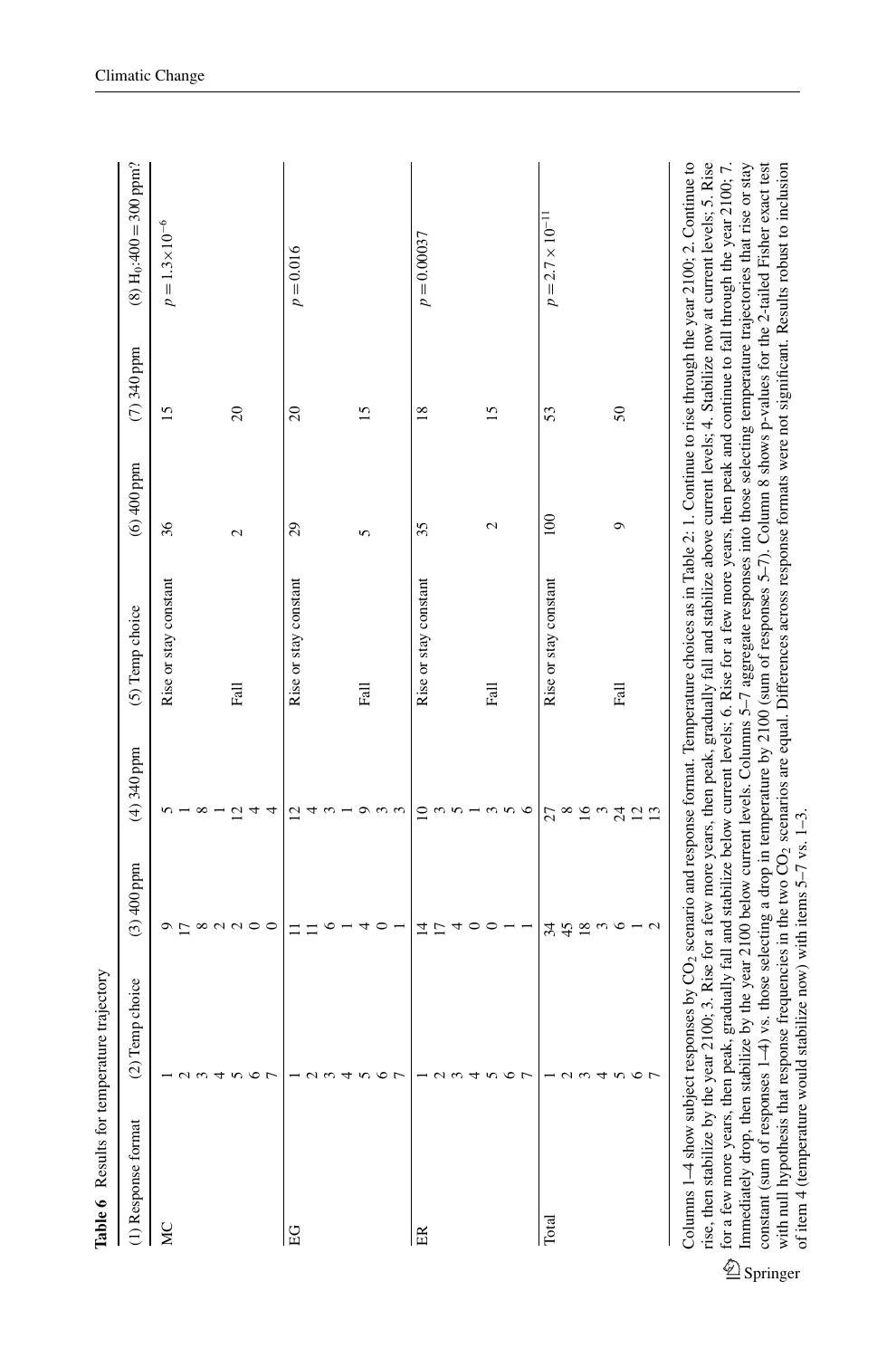assert that a peak in atmospheric  $CO<sub>2</sub>$  would cause temperature to drop below current levels immediately.

3.4 Coding of written comments

We coded subject's written explanations for evidence of stock-flow reasoning and use of mass and energy conservation principles compared to pattern matching. Table 7 shows definitions and coding criteria for each concept, examples, and the number and proportion of written responses coded as including each concept. Individual written explanations can be coded positively for multiple concepts. For example, subjects may use mass balance principles to describe their emissions trajectory and pattern matching to explain their temperature choice. The proportions mentioning each concept are relative to 198 subjects providing a written explanation. The absence of a concept in an explanation does not necessarily indicate the subject is unaware of the concept, hence the relative frequencies among mentioned concepts are more relevant than their raw proportion in the sample.

We considered a response to mention a concept even if the explanation was incorrect, incomplete, or ambiguous. For example,

"We're still putting out more  $CO<sub>2</sub>$  than we are absorbing, even after the stabilize level [sic]. Therefore, it will continue to rise"

codes for awareness of mass balance because it mentions the relation between the inflow to atmospheric  $CO<sub>2</sub>$  and the outflow, though the subject (a native English speaker with a BS in engineering) apparently asserts that emissions continue to exceed removal even after atmospheric  $CO<sub>2</sub>$  stabilizes. Similarly, the following codes positively for recognition of energy conservation, despite its vagueness, because the subject suggests that heat accumulates:

"Well it is not the amount of  $CO<sub>2</sub>$  that causes the rise but more trapped heat, so heat continues to be collected."

Despite these generous criteria, only 25% indicate awareness of mass balance and only 6% mention energy balance considerations, including those whose descriptions were incomplete orincorrect.In contrast, 35% explicitly indicate use of patternmatching, e.g., "Concentrations of  $CO<sub>2</sub>$ ,  $CO<sub>2</sub>$  emissions, and temperature seem to move together" and "atmospheric  $CO<sub>2</sub>$ seems to be fairly proportional to the anthropogenic  $CO<sub>2</sub>$  emissions. Since the atmospheric levels seem to level off, it seems to imply that the emissions do the same." Pattern matching is indicated 1.4 times more than mass balance concepts and 5.8 times more than energy balance concepts (the differences are highly significant (Fisher exact test,  $p < 0.025$  for mass balance and  $p \approx 0.00$  for energy conservation).

We also coded for awareness that climate responds to emissions with lags. However, mention of delays alone does not indicate understanding of stock-flow concepts in general; their instantiation in climate change, nor how long the resulting delays will be. Mentioning delays does not indicate awareness of key stock-flow relationships, e.g., that atmospheric  $CO<sub>2</sub>$ continues to rise even as emissions fall, as long as emissions exceed removal. Thus mention of lags is a much weaker indication of understanding of relevant physical principles than comments indicating awareness of mass or energy balance. Nevertheless, pattern matching is mentioned 1.15 times more than delays. Many subjects combine pattern matching with lags, for example:

"For a starter, there is a relationship between  $CO<sub>2</sub>$  concentration and the surface temperature. Therefore, if the  $CO<sub>2</sub>$  concentration falls, the temperature will fall accordingly.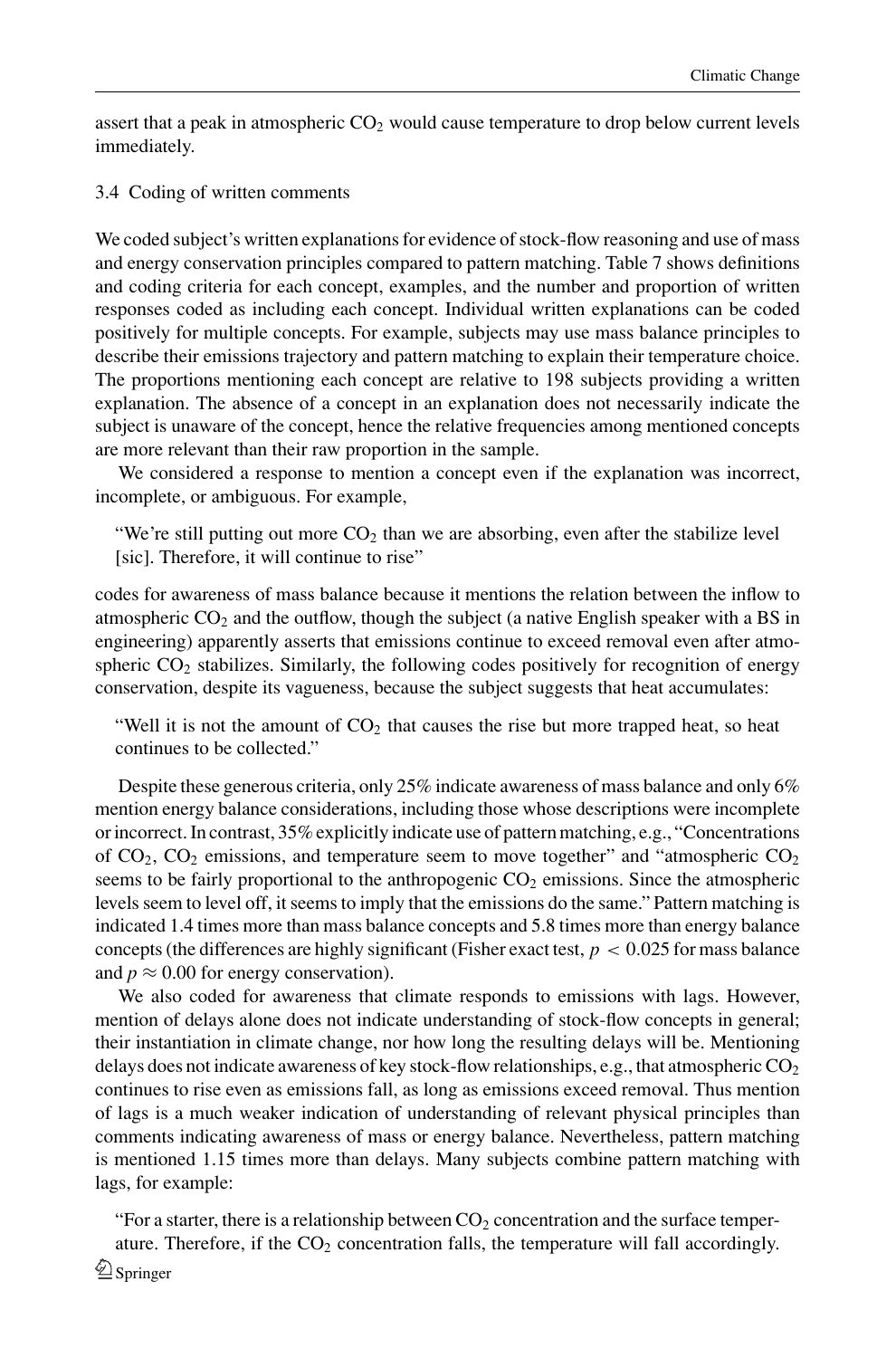| Concept/coding criteria                                                                                                                                                                                                                                                                    | Examples                                                                                                                                                                                                                                                                                                                                                                                                                                                                                                                                                                                                                                                                                   | N  | $\%$ |
|--------------------------------------------------------------------------------------------------------------------------------------------------------------------------------------------------------------------------------------------------------------------------------------------|--------------------------------------------------------------------------------------------------------------------------------------------------------------------------------------------------------------------------------------------------------------------------------------------------------------------------------------------------------------------------------------------------------------------------------------------------------------------------------------------------------------------------------------------------------------------------------------------------------------------------------------------------------------------------------------------|----|------|
| Mass balance                                                                                                                                                                                                                                                                               |                                                                                                                                                                                                                                                                                                                                                                                                                                                                                                                                                                                                                                                                                            |    |      |
| Description indicating awareness of<br>relationship between emissions and removal<br>flows and the stock of atmospheric CO <sub>2</sub> ;<br>terms such as mass balance, accumulation,<br>rate of change, etc., whether explanation is<br>correct or complete.                             | "As long as the emissions are higher then the<br>consumption of CO <sub>2</sub> by other<br>mechanisms, then CO <sub>2</sub> concentration will<br>continue to rise"<br>"Currently net removal $= 1/2$ anthropogenic<br>$CO2$ emissions. Therefore, unless the<br>emissions drop by 1/2, the atmospheric<br>$CO2$ concentrations continue to increase<br>above 370 ppm (current). For this to fall,<br>the emissions have to drop by $>50\%$ so<br>that net removal $>$ net emissions. In this<br>way, $CO2$ concentration would fall and<br>ultimately (with lag) the temp aver. would<br>fall."<br>"You need to emit less than half to make it<br>[CO <sub>2</sub> concentration] drop." | 50 | 25.3 |
| Energy balance                                                                                                                                                                                                                                                                             |                                                                                                                                                                                                                                                                                                                                                                                                                                                                                                                                                                                                                                                                                            |    |      |
| Description indicating awareness of energy<br>conservation or surface energy budget, that<br>global mean surface temperature integrates<br>net radiative forcing, or that warming<br>depends on level of atmospheric CO <sub>2</sub> ,<br>whether explanation is correct or complete.      | "Insolation still high - temp. builds even<br>though insolation is not growing."<br>"I guess that the accumulation of $CO2$ is<br>already so much that the increasing heat<br>overwhelms the out going heat in quantity.<br>[Temperature will continue to rise through<br>2100] "Because with the concentration of<br>gases above equilibrium, the system will<br>keep warming."<br>"Since atmospheric CO <sub>2</sub> remains high,<br>temperatures will continue to rise unless<br>there is a decrease in atmospheric $CO2$ ."                                                                                                                                                           | 12 | 6.1  |
| Pattern matching                                                                                                                                                                                                                                                                           |                                                                                                                                                                                                                                                                                                                                                                                                                                                                                                                                                                                                                                                                                            |    |      |
| Description mentioning correlations or<br>similarity of behavior or patterns among<br>emissions, atmospheric $CO2$ , and/or<br>temperature; indication that emissions or<br>temperature change should be proportional<br>to changes in atmospheric CO <sub>2</sub> (perhaps<br>with lags). | "From the earlier scenario, the atmospheric<br>$CO2$ seems to be fairly proportional to the<br>anthropogenic $CO2$ emissions. Since the<br>atmospheric levels seem to level off, it<br>seems to imply that the emissions do the<br>same."                                                                                                                                                                                                                                                                                                                                                                                                                                                  | 69 | 34.8 |

(*Continued on next page*)

However, I guess there is a time lag between the fall of CO<sub>2</sub> concentration and the fall of the temperature. Maybe a couple of years. . .."

Typically, the subject severely underestimates the length of the lag between changes in  $CO<sub>2</sub>$ concentrations and changes in global mean temperature.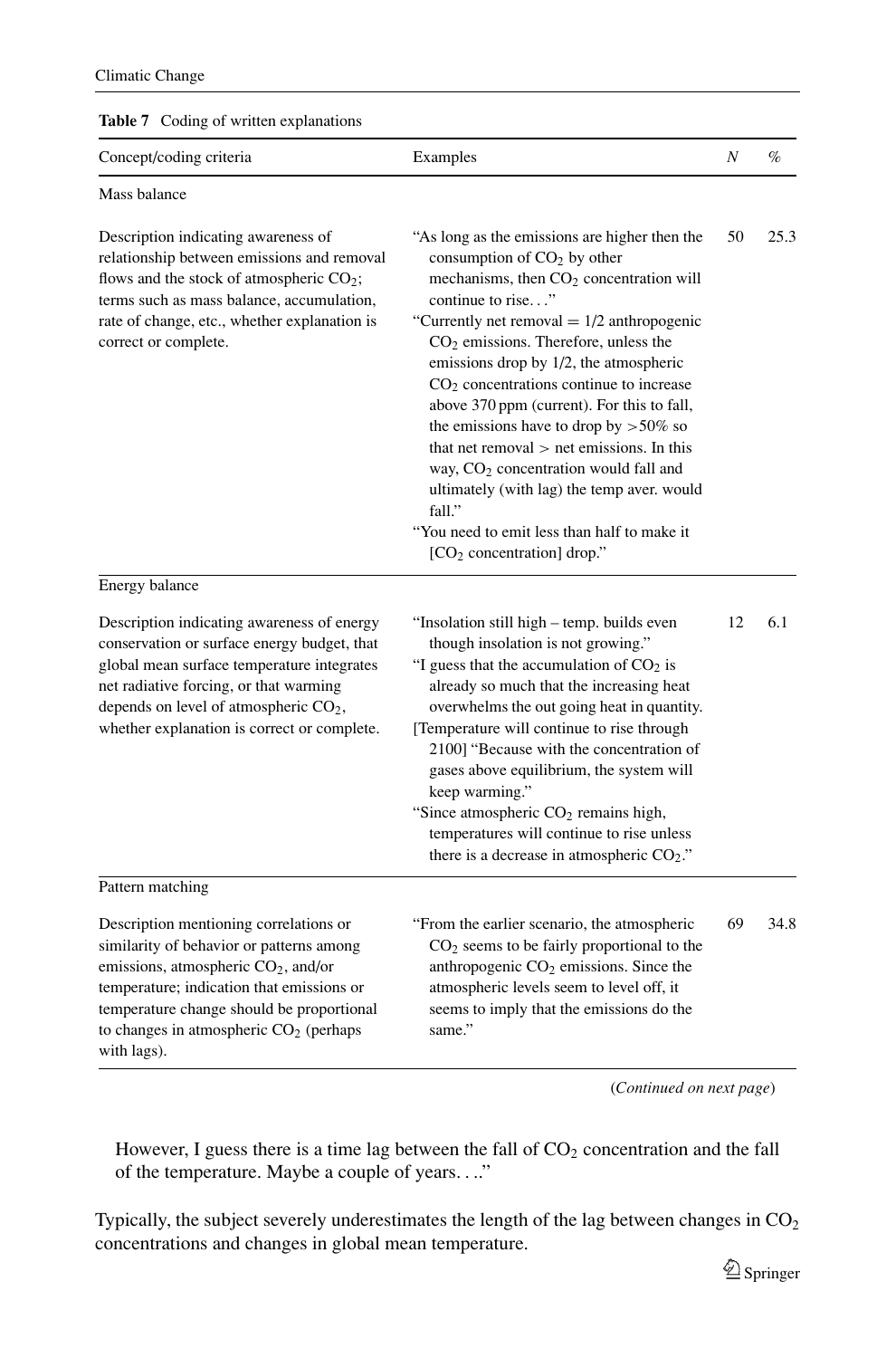| Table 7 (Continued)                                                                                                                                                       |                                                                                                                                                                                                                                                                                                                                                                                                                                                                                      |    |      |
|---------------------------------------------------------------------------------------------------------------------------------------------------------------------------|--------------------------------------------------------------------------------------------------------------------------------------------------------------------------------------------------------------------------------------------------------------------------------------------------------------------------------------------------------------------------------------------------------------------------------------------------------------------------------------|----|------|
| Concept/coding criteria                                                                                                                                                   | Examples                                                                                                                                                                                                                                                                                                                                                                                                                                                                             | N  | %    |
|                                                                                                                                                                           | "From Fig.1 it appears that $CO2$ emissions"<br>are directly correlated to atmospheric<br>$CO2$ . Therefore, I expect $CO2$ emissions<br>to behave similarly to atmospheric $CO2$ .<br>Same goes for temp. If there is a delay in<br>this system, my answer would be<br>different."<br>"Temperature correlates to changes in $CO2$<br>concentration."                                                                                                                                |    |      |
| Inertia/Delays                                                                                                                                                            |                                                                                                                                                                                                                                                                                                                                                                                                                                                                                      |    |      |
| Mention of delays in response of system to<br>changes in emissions, atmospheric CO <sub>2</sub> , or<br>temperature; terms such as 'delay', 'lag',<br>'inertia' etc.      | "(1) The rise in atmospheric $CO2$<br>concentration seems to lag somewhat the<br>increase in anthropogenic CO <sub>2</sub> emissions.<br>Therefore in order to stabilize $CO2$<br>concentration by 2100, I think the level of<br>emissions has to stabilize before then. (2)<br>[temperature] just a guess (some lag<br>effect)."<br>"There is a delay between level of $CO2$<br>and temperature."<br>"Lag in effect of rise in emissions, and the<br>impact on global temperature." | 60 | 30.3 |
| $CO2$ fertilization                                                                                                                                                       |                                                                                                                                                                                                                                                                                                                                                                                                                                                                                      |    |      |
| Mention of possibility that removal may rise<br>due to enhanced plant growth, other effects<br>of higher atmospheric $CO2$ or higher<br>temperatures.                     | "The temperature increases due to<br>concentration of $CO2$ , therefore increases<br>natural removal of $CO_2$ "<br>"(1) More $CO2$ than before $\rightarrow$ more<br>nutrients to flourish $\rightarrow$ more fluids $\rightarrow$ less<br>$CO2$ in the future (plants have time to<br>react and man don't [sic] cut trees)"<br>"Removal likely to go up as temp. goes up,<br>plant life amount goes up as temp goes<br>$up.$ "                                                     | 3  | 1.5  |
| Sink saturation                                                                                                                                                           |                                                                                                                                                                                                                                                                                                                                                                                                                                                                                      |    |      |
| Mention of possibility that removal may fall<br>due to C sink saturation, e.g. deforestation,<br>ocean saturation, C discharge stimulated by<br>higher temperatures, etc. | "Emissions need to fall at rate faster than<br>observed decrease because other factors<br>such as destruction of plant life may<br>decrease the rate at which CO <sub>2</sub> removed<br>from atmosphere."<br>"(2) The greenhouse effect will amplify as<br>$CO2$ levels increase"<br>"Removal of CO <sub>2</sub> by plant life/oceans will<br>decrease due to deforestation and ocean<br>processes."                                                                                | 15 | 7.6  |

(*Continued on next page*)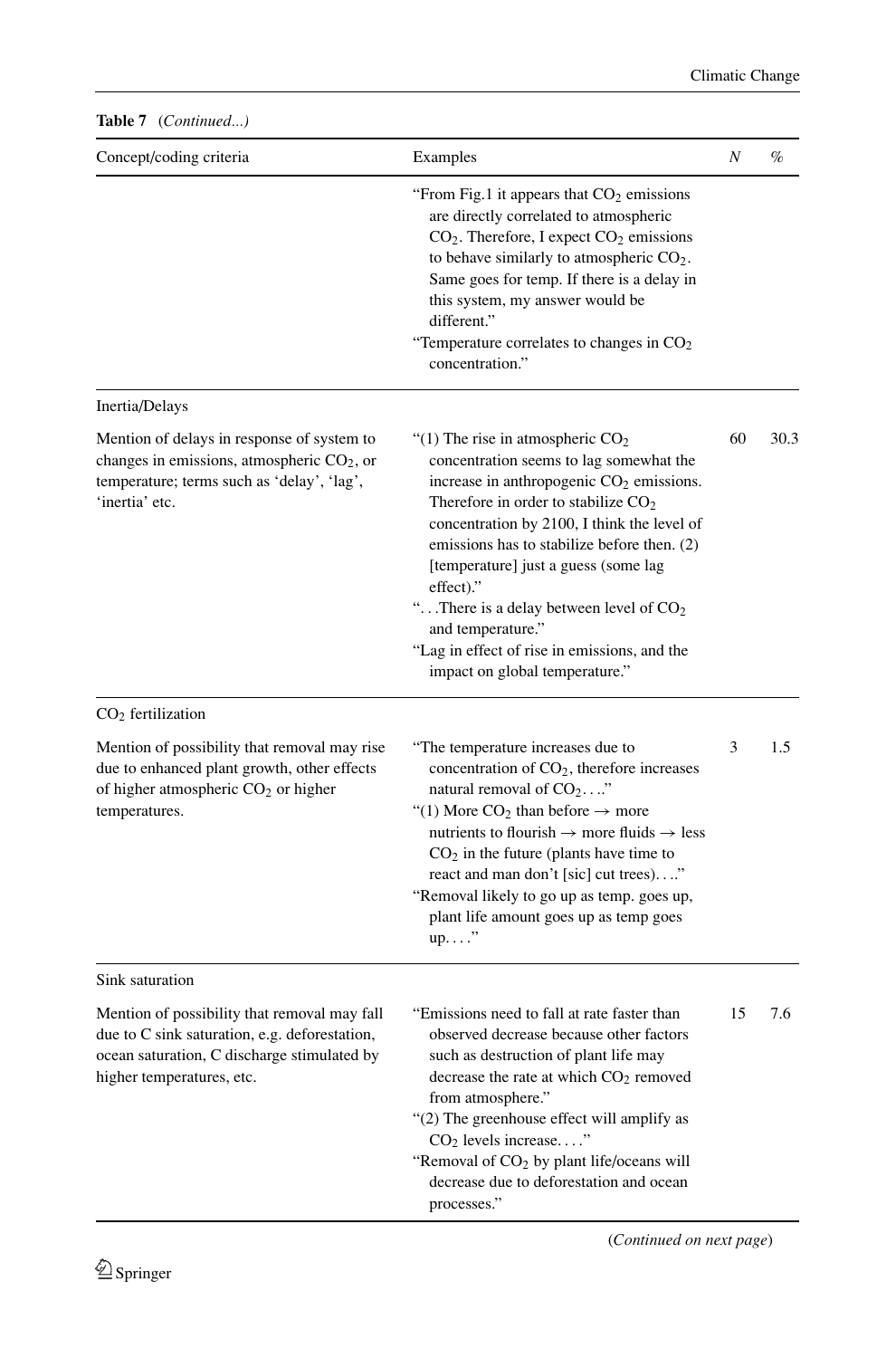| <b>Table 7</b> (Continued)                                                                                                                                                        |                                                                                                                                                                                                                                                                                                                                                                                                                      |   |      |
|-----------------------------------------------------------------------------------------------------------------------------------------------------------------------------------|----------------------------------------------------------------------------------------------------------------------------------------------------------------------------------------------------------------------------------------------------------------------------------------------------------------------------------------------------------------------------------------------------------------------|---|------|
| Concept/Coding Criteria                                                                                                                                                           | Examples                                                                                                                                                                                                                                                                                                                                                                                                             | N | $\%$ |
| Technology                                                                                                                                                                        |                                                                                                                                                                                                                                                                                                                                                                                                                      |   |      |
| Indicates belief that technology will enable<br>emissions reductions (e.g. alternative energy<br>sources) or enhance removal (e.g.<br>anthropogenic C capture and sequestration). | "Industries will try to reduce $CO2$<br>emissions"<br>"If we maintain and aid net removal and<br>reduce emissions the concentration will<br>fall as the graph suggests"<br>"As removal techniques improve, efforts to<br>restrict CO <sub>2</sub> emissions will fail"<br>"Technology can only get better. However,<br>possibly by 2100 we will reach an<br>industrial plateau thus the emission will<br>stabilize." | 9 | 4.5  |

We also coded for mention of biogeochemical processes relevant to climate change. These include natural processes such as  $CO<sub>2</sub>$  fertilization and sink saturation that may enhance or reduce future removal, and technologies such as energy efficiency, alternative energy sources, or carbon capture and sequestration programsthat may reduce emissions or enhance removal. Mention of these processes is low  $(1.5\%$  for CO<sub>2</sub> fertilization, 7.6% for sink saturation, and 4.5% for technology), consistent with the hypothesis that subjects relied on pattern matching rather than attempting to reason from physical principles.

# **4 Discussion**

Before discussing the implications we consider alternative explanations for the results. One possibility is that the subjects did not apply much effort because they were not graded on the results. Contrary to many people's intuition, research shows that incentives in judgment and decision-making tasks do not always improve performance, and can sometimes worsen it (Camerer and Hogarth 1999). Explanations for weak or negative effects of incentives include stress and anxiety induced by larger stakes, and failure to explore the space of possibilities when search is costly or time consuming. Whether payment or incentives would alter the results here remains an issue for future research. Note, however, that members of the public are neither graded nor paid based on their understanding of the climate. There is little incentive for people to learn about climate change other than intrinsic interest or a sense of civic responsibility.

Another possibility is that the task presented to subjects may bias them towards use of pattern matching. The description includes graphs showing the evolution of anthropogenic emissions, atmospheric  $CO<sub>2</sub>$ , and global mean temperature from 1850 through 2000 (Fig. 1A). All three variables rise over this time horizon, and the correlations among them may induce people to use pattern-matching rather than stock-flow reasoning. The information provided in the description istypical of many presentations on climate change. Both scientific reports and popularized accounts, including the IPCC Summary for Policymakers, commonly include graphs of emissions, GHG concentrations, and temperature changes, often over even longer time horizons (e.g., the proxy records from the Vostok and Dome C ice cores).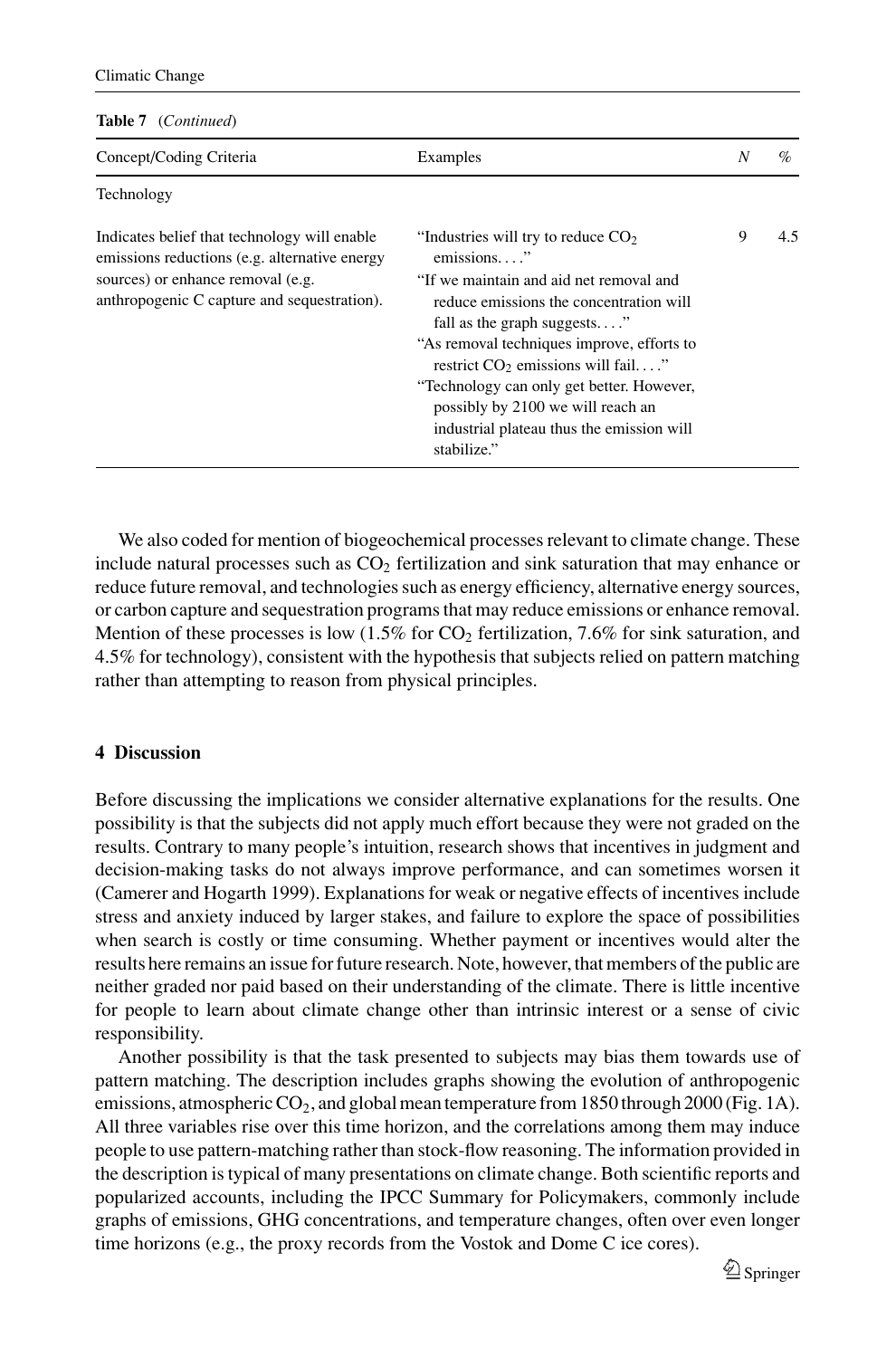| responses.          |                                       |                           |      |   |                                          |   |                            |                               |              |
|---------------------|---------------------------------------|---------------------------|------|---|------------------------------------------|---|----------------------------|-------------------------------|--------------|
|                     | (1)                                   |                           | (2)  |   | (3)                                      |   | (4)                        |                               | (5)          |
|                     |                                       |                           |      |   | Final net emissions $E_{\text{net}}=E-R$ |   |                            |                               | Stock/flow   |
|                     | Mean absolute<br>final net emissions. | $E_{\text{net}} > \delta$ |      |   | $E_{\text{net}}=0\pm\delta$              |   | $E_{\text{net}} < -\delta$ |                               | consistency? |
| $CO2$ in 2100 (ppm) | $ E - R $ (GtC/yr)                    | N                         | $\%$ | N | $\%$                                     | N | $\%$                       | N                             | $\%$         |
| 400                 | 5.1                                   | 20                        | 80   | 2 | 8                                        | 3 | 12                         | $\mathfrak{D}_{\mathfrak{p}}$ | 8            |
| 340                 | 2.9                                   | 22                        | 76   | 2 | 7                                        | 5 | 17                         | $\Omega$                      | $\Omega$     |
| Total               | 3.9                                   | 42                        | 78   | 4 | 7                                        | 8 | 15                         | $\mathcal{D}_{\mathcal{L}}$   | 4            |

**Table 8** Impact of exposure to graphs of historic data on pattern matching and conformance with mass balance principles. An additional 68 subjects were presented with the ER condition, but with the graphs of historic emissions, CO<sub>2</sub> concentration, and global mean temperature shown in Fig. 1A deleted. Compare to Table 5. Note that 14 subjects did not provide estimates of both emissions and removal, yielding 54 useable responses.

Nevertheless, it is possible that the graphical presentation of the historic data predisposes people to use pattern matching instead of stock-flow reasoning. We tested this possibility by creating a version of the task in which we deleted the graphs shown in Fig. 1A, along with reference to them in the description. All other aspects of the task remained unchanged. We administered the modified task to sample of 68 mid-career managers enrolled in a full-time executive MBA program at the MIT Sloan School of Management. The participants had more business experience than most in the original dataset, but otherwise were demographically similar. The protocol for the task was the same (voluntary participation, in-class administration with 10 min allowed, random assignment to the 400 or 340 ppm scenario). We used the Emissions and Removal condition since it allows direct assessment ofsubjects' conformance to conservation of mass. Results show strong evidence of pattern matching and widespread violations of conservation principles(Table 8). Absolute net emissions, |*E*−*R*|, which must be zero in 2100 in both scenarios, averaged 5.1 GtC/year in the 400 ppm case and 2.9 GtC/year in the 340 ppm case, a significant difference ( $p = 0.01$ ). Fully 96% violated conservation of mass, and 93% fail to conform to the equilibrium condition that  $E = R$  when atmospheric  $CO<sub>2</sub>$  is constant. As in the original sample, the large majority, 78%, assert that atmospheric CO2 can be stabilized while emissions continuously exceed removal. We hypothesize that the pattern matching heuristic is so commonly used, and knowledge of stock-flow relationships is so weak, that graphical presentation of the data is not needed to trigger it.

Performance might also improve if subjects were given more time or more extensive data and background on climate dynamics. The information provided to subjects was drawn from the IPCC's Summary for Policymakers, a document intended for nonscientists. The description explicitly cites the rate at which natural processes remove  $CO<sub>2</sub>$  from the atmosphere, providing cues designed to increase the salience of the stock-flow relationship between emissions and atmospheric  $CO<sub>2</sub>$  levels. Few used this information effectively – only one quarter of subjects' written descriptions mention mass balance. The large majority either ignored the stock-flow cues in the task description or used that information incorrectly. Most relied on pattern matching, with 58% incorrectly asserting emissions can rise above current rates when atmospheric  $CO<sub>2</sub>$  rises to 400 ppm, and 78% asserting emissions will fall when atmospheric  $CO<sub>2</sub>$  falls. Pattern matching leads people to violate fundamental conservation laws: only 16% provide emissions and removal trajectories consistent with mass balance requirements.

We hypothesize that typical media reports and other information conditioning public views of climate change (e.g., through television, the internet, and print media) are less demanding  $\bigcirc$  Springer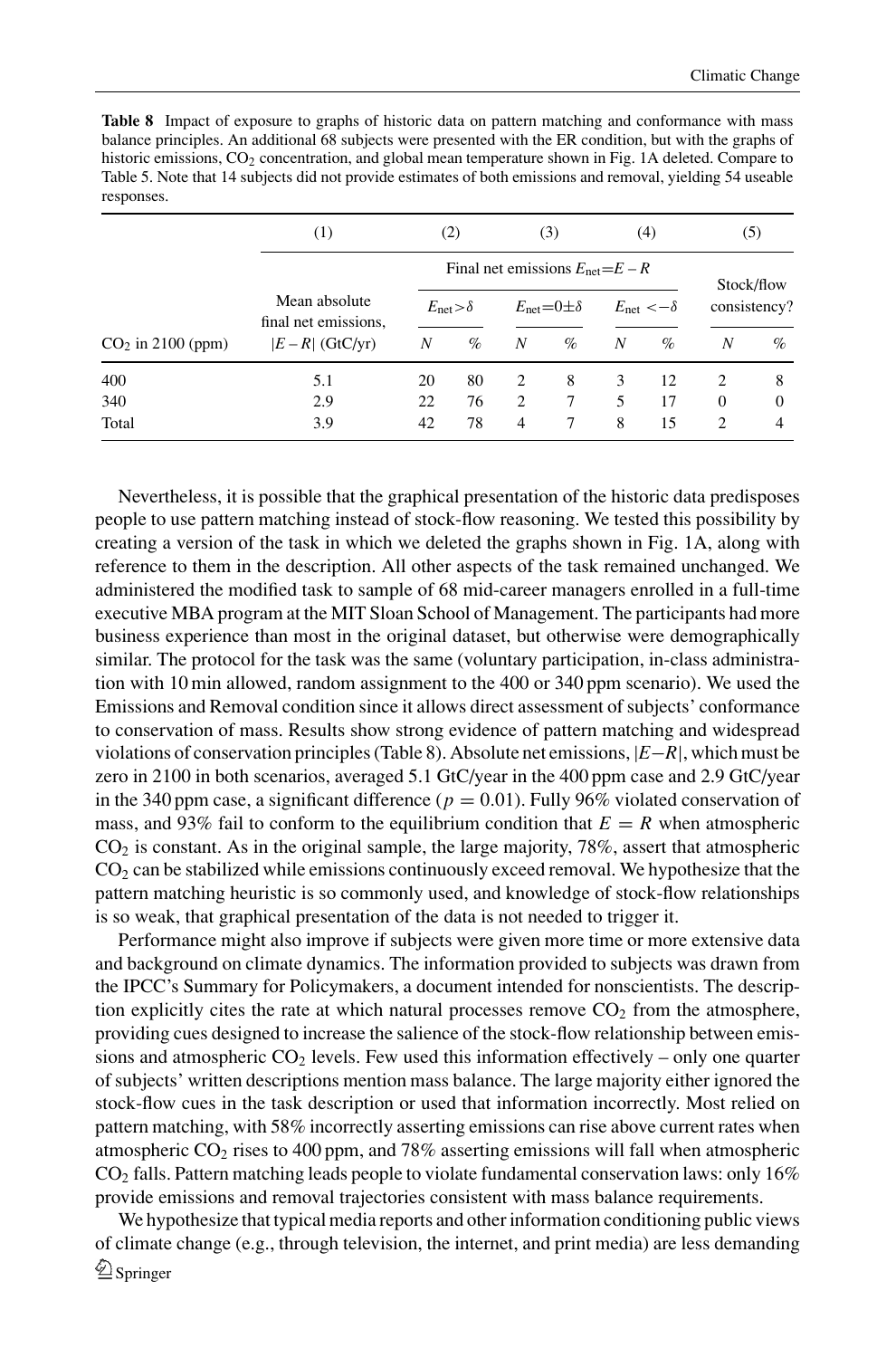of attention and effort than the experimental context here. Most information available to the public does not describe the relevant data or stock-flow structures. The data presentation, time available, and setting in our experiment favor good performance compared to the naturalistic context in which people are exposed to information on climate change. Further, the subjects were highly educated compared to the general public, particularly in science and mathematics.

An evolutionary perspective may shed light on why pattern matching dominates stockflow reasoning. Decision-making consumes scarce time and cognitive resources. Selection pressures favor the evolution of "fast and frugal" heuristics that "are successful to the degree they are ecologically rational, that is, adapted to the structure of the information in the environment in which they are used ..." (Gigerenzer et al. 1999; vii; Payne et al. 1993 document many examples and review the extensive literature). The overwhelming majority of everyday experience involves simple systems where cause and effect are closely related in time and space, time delays are short, and information cues are highly correlated. The water in the teakettle boils and the whistle sounds; eating certain mushroomsis quickly followed by illness. The ability to detect correlations among cues in the environment is highly rewarded, and people's judgments about causal relationships are strongly conditioned by proximity and covariation (Einhorn and Hogarth 1986).

In contrast, it is not necessary to understand stocks and flows to fill a bathtub – the water accumulates "automatically." It is far more efficient to watch the water in the tub and shut off the tap when it reaches the desired level – a simple, effectively first-order negative feedback process. For a wide range of everyday tasks, people have no need to infer how flows relate to stocks – it is better to simply wait and see how the state of the system changes, and then take corrective action. Wait-and-see is therefore a valuable heuristic in common tasks with low dynamic complexity, where delays are short, outcome feedback is unambiguous and timely, opportunities for corrective action are frequent, and the costs of error are small (Hogarth 1981). None of these conditions hold in dynamically complex systems like the climate, where there are multiple positive and negative feedbacks, delays between actions and impacts are long, outcome feedback is ambiguous and delayed, many actions have irreversible consequences, and the costs of error are potentially large.

Some in the scientific community may argue that poor public understanding of climate dynamics is unimportant because climate change policy should be informed by scientific expertise. Policymakers should use the best available scientific understanding to determine the optimal response to the risks of climate change, given societal goals. However, reducing GHG emissions enough to stabilize atmospheric GHG concentrations requires changes in technology, energy prices, business practices, consumer behavior, and other activities affecting people's daily lives. When people do not understand the basis for proposed policies, when the best available science conflicts with "common sense" suggested by existing mental models, they are unlikely to adopt appropriate policies or generate political support for legislation to implement them (Bostrom et al. 1994; Read et al. 1994; Morgan et al. 2002). For example, the benefits of seat belts, motorcycle helmets, and childhood vaccinations are well supported by scientific evidence, yet legislation mandating their use took decades. Citizen groups campaign actively against many of these policies, and compliance remains spotty (e.g., US Freedom Foundation 2005; Jansen et al. 2003; Feudtner and Marcuse 2001). The connection between actions and outcomes in these cases is far simpler than the connection between GHG emissions and climate change.

When policy implementation depends on widespread citizen understanding and behavior change, risk communication is as important as risk assessment (Morgan et al. 2002; Slovic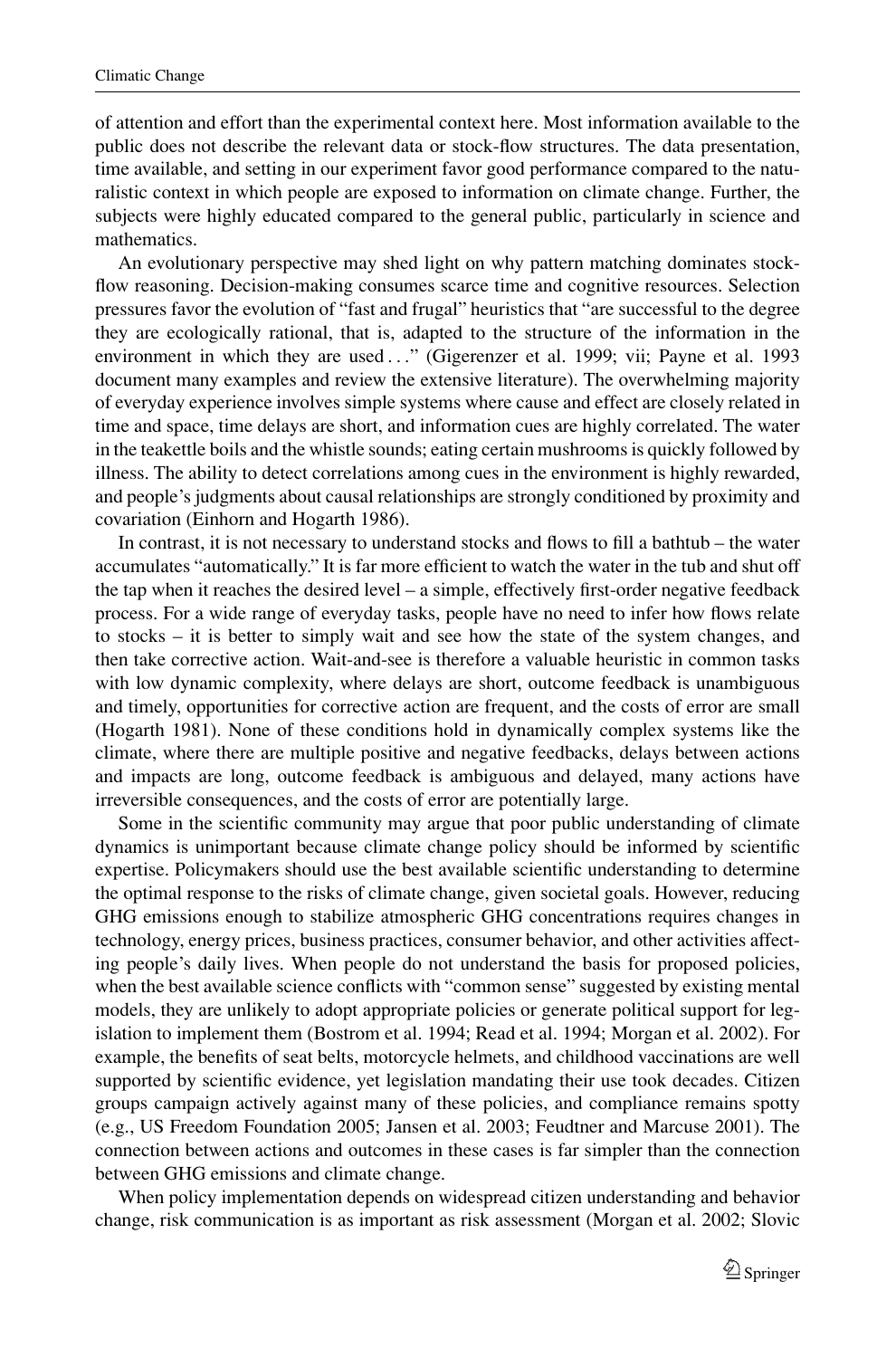2000). There are implications for education, for risk communication about climate change, and for the policy process.

### 4.1 Education

Perhaps people understand stock-flow relationships but are unable to apply their knowledge to climate change due to inadequate background knowledge of climate and GHGs. If true, education about the sources of GHGs, the biogeochemical cycles that regulate them, and their role in radiative forcing would overcome the problems observed here. Studies provide ample evidence that members of the general public are ill-informed about science in general, and climate change in particular (Kempton 1997; Sturgis and Allum 2004). Researchers documenting such deficits call for greater education (e.g., Bord et al. 2000). While surely needed, such education is not sufficient. Prior research shows pattern matching and violations of conservation principles are prevalent in much simpler contexts requiring no specialized background knowledge, for example, filling a bathtub. Booth Sweeney and Sterman (2000) presented subjects from the same elite university population with a picture of a bathtub and graphs showing the inflow to and outflow from the tub. Extremely simple patterns for the inflow and outflow were used, for example, a constant outflow and piecewise linear change in the inflow (a sawtooth pattern). More than half violate the most basic stock-flow relationships, for example, failing to show that the water level rises when inflow exceeds outflow, and falls when outflow exceeds inflow. Better information on climate or the carbon cycle is unlikely to overcome weak knowledge of stocks and flows and consequent violations of conservation laws in intuitive assessments of policies to address climate change.

Pattern matching and violation of conservation principles lead people to underestimate the emissions reductions required to stabilize atmospheric GHG concentrations and reduce net radiative forcing. These flawed mental models support the belief that it is best to wait and see if further warming will be harmful before supporting action. The subjects in our experiment may sincerely believe that wait-and-see policies are a prudent response to the risks, though such policies ensure that climate change would continue long after emissions reductions are undertaken. Misconceptions of stocks and flows may be an important part of the explanation for the contradiction between the public's avowed desire to limit climate change while simultaneously arguing for wait-and-see policies that ensure the anthropogenic contribution to climate change continues to grow. The pervasive violation of these physical principles stands in contrast to the common explanation that people oppose stronger actions to cut emissions because they are short-sighted and self-interested, discounting the future at high rates. Rather, people may simply, but erroneously, believe that stabilizing emissions quickly stabilizes the climate.

# 4.2 Communication and the policy process

It would be naïve to suggest that educating the public about stocks and flows would somehow cause people to suddenly support emissions reductions consistent with their avowed desire to limit the risks of harmful climate change. Successful implementation of policies based on the best available science is a process of knowledge diffusion and social change, a process involving word of mouth, imitation of trusted authority figures and respected elites, media influence, and emotions, not only rational judgments of costs and benefits (Kempton 1993; Kempton et al. 1995; Kasemir et al. 2000; Slovic 2000; Stoll-Kleemann et al. 2001; Meijnders et al. 2001; Moser and Dilling 2004). Contextual factors such as people's social background,  $\bigcirc$  Springer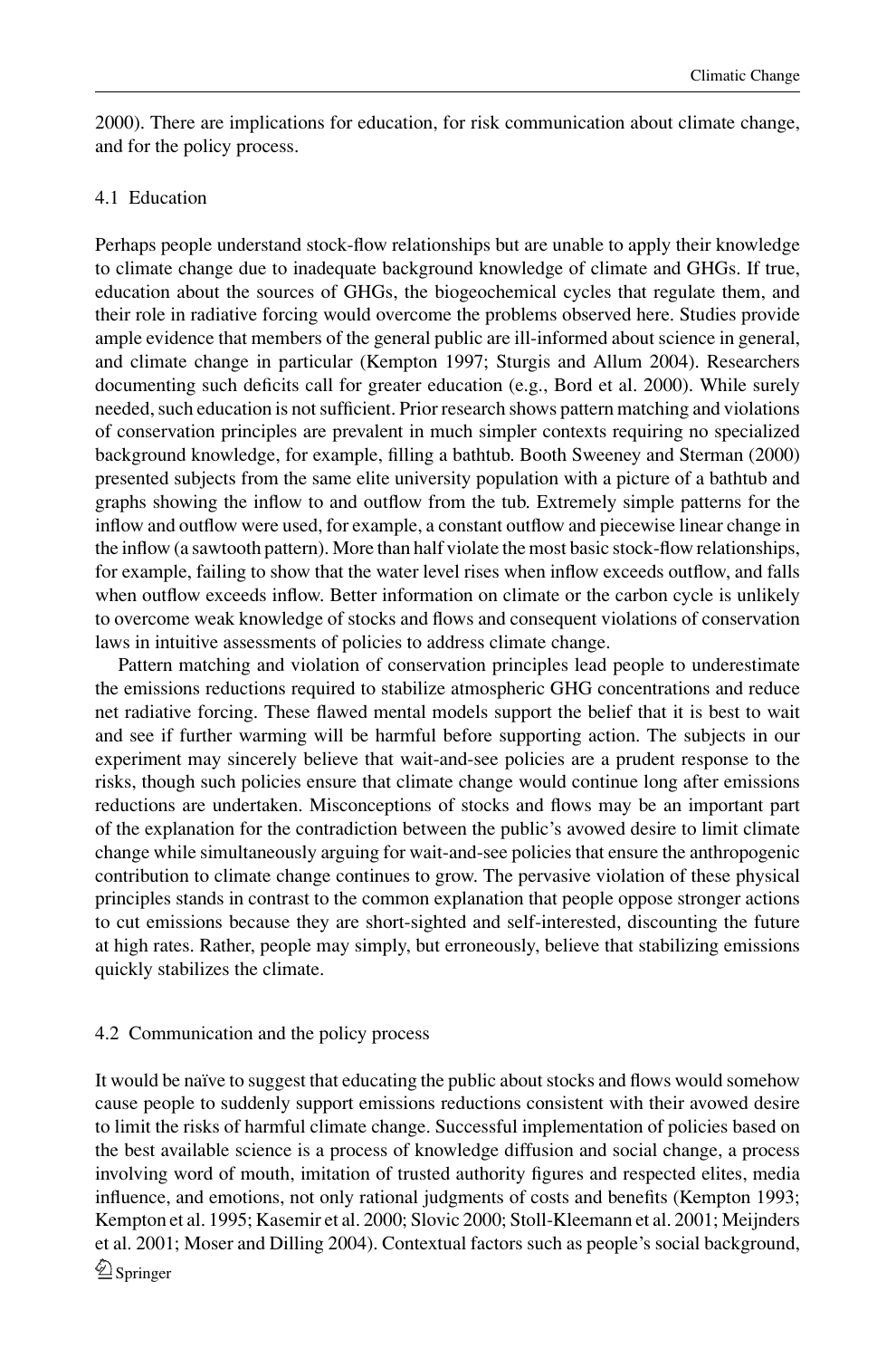religious beliefs, and political orientation are, along with their education, important predictors of attitudes towards science and science policy issues (O'Connor et al. 2002; Sturgis and Allum 2004).

Adoption and diffusion are facilitated when innovations and new policies are simple, easy to test, have clear advantages over alternatives, and where costs and benefits are quickly and easily observed (Rogers 2003). Climate change ranks poorly on all these dimensions: it is complex, policies are difficult to test, and the benefits of emissions reductions are delayed and ambiguous. When people cannot readily assess costs and benefits for themselves, and when they are unable to interpret the best available scientific evidence, imitation of elite reference groups, word of mouth, media and marketing play stronger roles in opinion and behavior change. Are these sources of information reliable? Our results suggest that significant misperceptions of basic climate dynamics are prevalent even among highly educated adults. These individuals are demographically similar to influential leaders in business, government, and the media, though perhaps more highly trained in mathematics and science than most. Indeed, many of the subjects in our study will later take leadership roles in business and other institutions with significant potential impact on policy formation and adoption. Overcoming misperceptions of climate change and violations of conservation laws in the judgments of these potentially influential groups may have high leverage in catalyzing changes in public attitudes and behavior.

Effective risk communication strategies are tailored to suit the mental models of the audience, as Morgan et al. (2002, p. 19) pointedly argue:

"Rather than conduct a systematic analysis of what the public believes and what information they need to make the decisionsthey face, communicatorstypically ask technical experts what they think people should be told. . .. Those passing judgment may know very little about either the knowledge or the needs of the intended audience. Under such conditions, it is not surprising that audiences often miss the point and become confused, annoyed, or disinterested. If the communicators feel that they have done everything that is expected of them, they may conclude that their audience was responsible for the communications failure."

Most scientific and popularized accounts of climate change, including the IPCC's Summary for Policymakers, do not present the fundamental stock-flow relationships among emissions, removal, GHG concentrations, radiative forcing, and temperature in ways the highly educated subjects here, much less the public at large, can understand. The language of the SPM and similar accounts is highly technical, requiring knowledge of terms such as  $CO<sub>2</sub>$ , gigatons of carbon equivalents, ppm, radiative forcing, albedo, and so on. Overwhelmed by technical detail, people's mental models lead them to rely on pattern matching and correlations rather than stock-flow reasoning. Effective communication about climate change should help people understand these relationships in familiar terms. Pictures of stock-flow structures as bathtubs with tap and drain have proven effective in fostering greater understanding and policy change in a number of settings, from automobile leasing to the war on drugs (e.g., Sterman 2000, ch. 2.2, 6, 7). The prevalence of basic misconceptions about stocks and flows among the highly educated subjects we tested suggests the climatology community should consider similar representations in communications designed for both the public and policymakers. As an example, an interactive simulator to help people understand stocks and flows is available online, along with the questions used in this experiment (http://web.mit.edu/jsterman/www/GHG.html).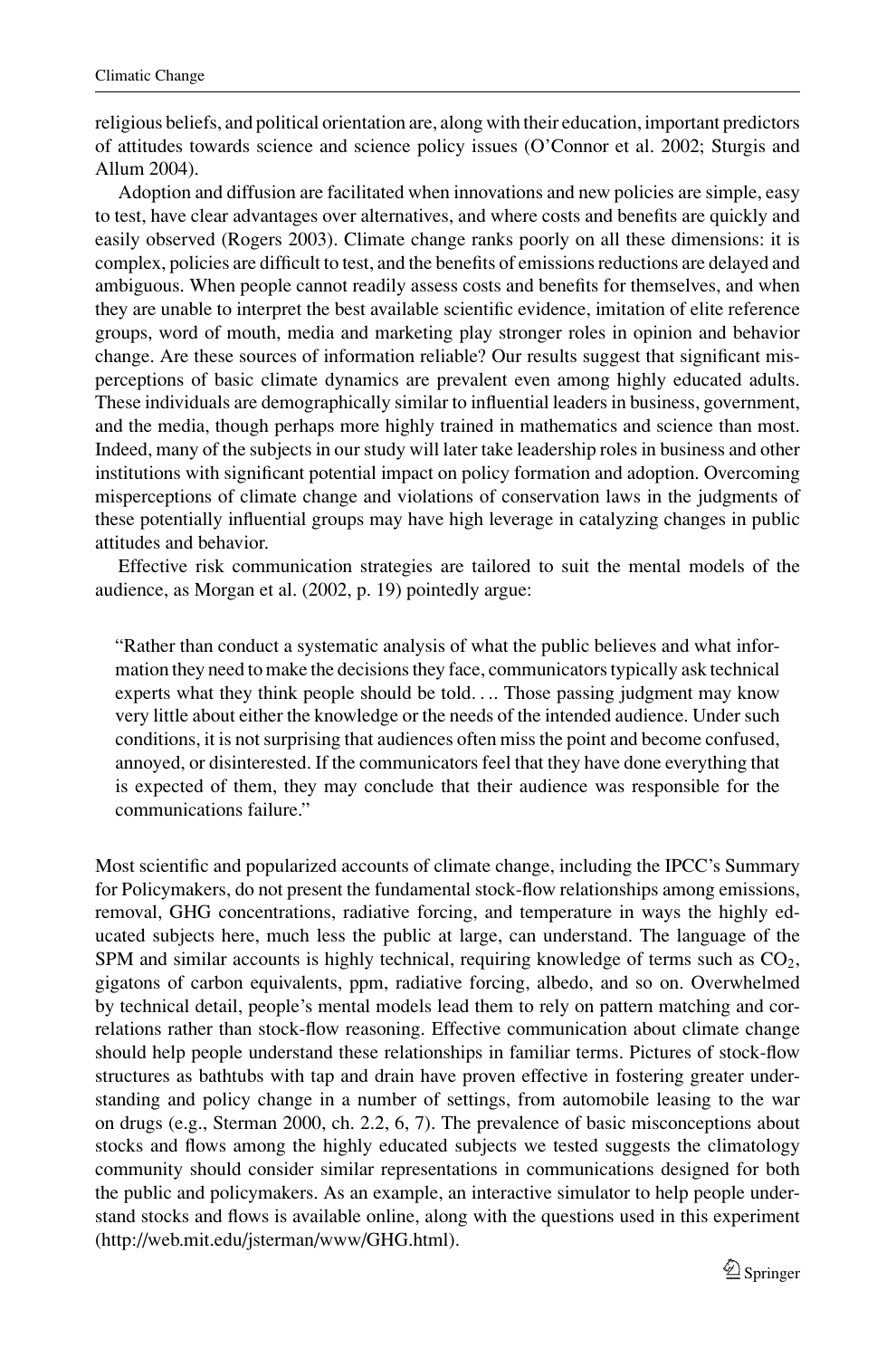#### **5 Conclusion**

In democracies, public opinion constrains the ability of governments to implement policies consistent with the best available scientific knowledge. Successful implementation of policies to address problems such as climate change requires "broader public understanding of the need to limit carbon dioxide emissions . . . and an approach to public communication, regulation, monitoring, and emergency response that is open and respectful of public concerns" (Palmgren et al. 2004, p. 6449).

We carried out experiments to assess whether highly educated adults understand basic processes affecting the climate, specifically, the relationship between atmospheric GHG concentrations and flows of greenhouse gases into and out of the atmosphere. Though the subjects, graduate students at MIT, were highly educated, particularly in mathematics and the sciences, results showed widespread misunderstanding of mass balance principles and the concept of accumulation. Instead, most subjects relied on pattern matching to judge climate dynamics. The belief that emissions, atmospheric  $CO<sub>2</sub>$ , and temperature are correlated leads to the erroneous conclusion that a drop in emissions would soon cause a drop in  $CO<sub>2</sub>$ concentrations and mean global temperature. Mean surface temperature keeps rising as long asradiative forcing (minus net heat transfer to the deep ocean) is positive, even if atmospheric  $CO<sub>2</sub>$  – and hence net forcing – falls. Atmospheric  $CO<sub>2</sub>$  keeps rising even as emissions fall – as long as emissions exceed removal. Because emissions are now roughly double net removal, stabilizing emissions near current rates will lead to continued increases in atmospheric  $CO<sub>2</sub>$ .

In contrast, most subjects believe atmospheric  $CO<sub>2</sub>$  can be stabilized by stabilizing emissions at or above current rates, and while emissions continuously exceed removal. Such beliefs – analogous to arguing a bathtub filled faster than it drains will never overflow – support wait-and-see policies, but violate basic laws of physics. People of good faith can debate the costs and benefits of policies to mitigate climate change, but policy should not be based on mental models that violate the most fundamental physical principles. The results suggest the scientific community should devote greater resources to developing public understanding of these principles to provide a sound basis for assessment of climate policy proposals.

**Acknowledgements** We thank the Project on Innovation in Markets and Organizations at the MIT Sloan School of Management for financial support. We thank seminar participants at Carnegie Mellon University, Cornell, the Fletcher School at Tufts University, the Max Planck Institute of Meteorology–Hamburg, MIT, Stanford, the University of Pennsylvania, the University of Wisconsin, and Nazli Choucri, Steve Connors, Tom Fiddaman, Jonathan Foley, Klaus Hasselmann, Howard Herzog, Jack Homer, Henry Jacoby, Jochem Marotzke, William Moomaw, Colin Prentice, Nelson Repenning, John Reilly, Jorge Sarmiento, Anjali Sastry, Stephen Schneider, Larry Wein, and anonymous referees for helpful comments.

#### **References**

- Alley R, Marotzke J, Nordhaus W, Overpeck J, Peteet D, Pielke R, Pierrehumbert R, Rhines P, Stocker T, Talley L, Wallace J (2003) Abrupt climate change. Science 299:2005–2010
- Axelrod R (1976) The Structure of Decision: The Cognitive Maps of Political Elites. Princeton University Press, Princeton
- Betts R (2000) Offset of the potential carbon sink from boreal forestation by decreases in surface albedo. Nature 408:187–190
- Booth Sweeney L, Sterman JD (2000) Bathtub dynamics: initial results of a systems thinking inventory. Syst Dyn Rev 16(4):249–294
- Bord R, O'Connor R, Fisher A (2000) In what sense does the public need to understand global climate change? Public Understanding Sci 9:205–218

 $\mathcal{Q}_{\text{Springer}}$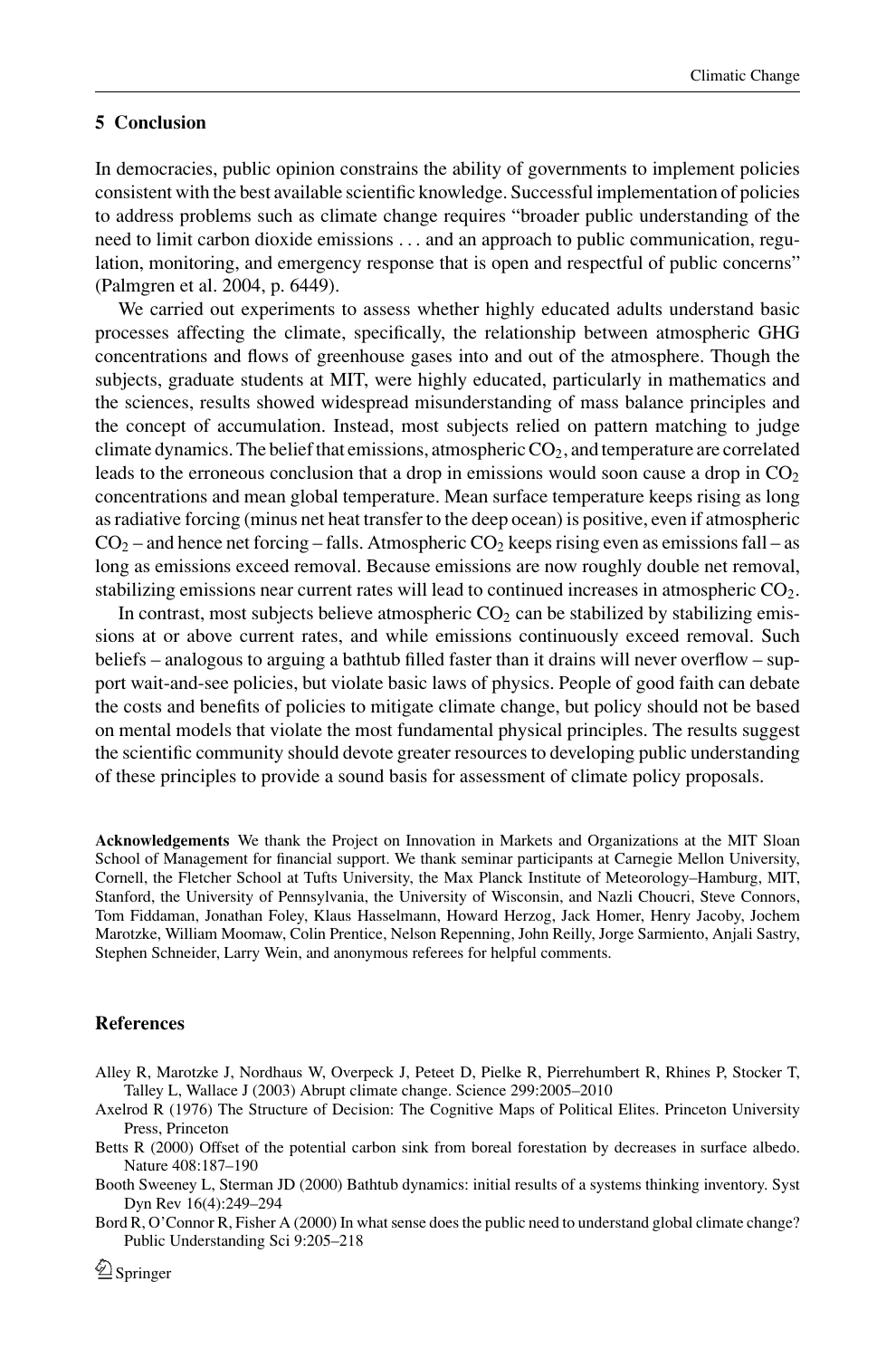- Bostrom A, Morgan MG, Fischhoff B, Read D (1994) What do people know about global climate change? Part 1: Mental models. Risk Anal 14(6):959–970
- Brechin S (2003) Comparative public opinion and knowledge on global climatic change and the kyoto protocol: The U.S. versus the World? Int J Sociol Soc Policy 23:106–134
- Buesseler K, Andrews J, Pike S, Charette M (2004) The effects of iron fertilization on carbon sequestration in the southern ocean. Science 304:414–417
- Buesseler K, Boyd P (2003) Will ocean fertilization work? Science 300:67–68

Camerer C, Hogarth R (1999) The effects of financial incentives in experiments: a review and capital-laborproduction framework. J. Risk Uncertainty 19(1–3):7–42

- Caspersen J, Pacala S, Jenkins J, Hurtt G, Moorcroft P, Birdsey R (2000) Contributions of land-use history to carbon accumulation in U.S. forests. Science 290:1148–1151
- Chisholm S, Falkowski P, Cullen J (2001) Dis-crediting ocean fertilization. Science 294:309–310
- Cox P, Betts R, Jones C, Spall S, Totterdell I (2000) Acceleration of global warming due to carbon-cycle feedbacks in a coupled climate model. Nature 408:184–187
- Einhorn H, Hogarth R (1986) Judging probable cause. Psychol Bull 99(1):3–19
- Feudtner C, Marcuse E (2001) Ethics and immunization policy: promoting dialogue to sustain consensus. Pediatrics 107(5):1158–1164
- Fiddaman T (2002) Exploring policy options with a behavioral climate-economy model. Syst Dyn Rev 18(2):243–267
- Gentner D, Stevens A (1983) Mental Models. Lawrence Erlbaum Associates, Hillsdale, NJ
- Gigerenzer G, Todd P, et al. (1999) Simple Heuristics that Make us Smart. Oxford University Press, New York Gill R, Polley H, Johnson H, Anderson L, Maherali H, Jackson R (2002) Nonlinear grassland responses to past and future atmospheric  $CO<sub>2</sub>$ . Nature 417:279–282
- Goulden M, Wofsy S, Harden J, Trumbore S, Crill P, Gower S, Fries T, Daube B, Fan S-M, Sutton D, et al. (1998) Sensitivity of boreal forest carbon balance to soil thaw. Science 279:214–217
- Herzog H, Caldeira K, Reilly J (2003) An issue of permanence: assessing the effectiveness of temporary carbon storage. Climatic Change 59:293–310
- Hogarth R (1981) Beyond discrete biases functional and dysfunctional aspects of judgmental heuristics. Psychol Bull 90(2):197–217
- Houghton J, Ding Y, Griggs D, Noguer M, van der Linden P, Dai X, Maskell K, Johnson C (eds) (2001) Climate Change 2001: The Scientific Basis. Cambridge University Press, Cambridge, UK
- House J, Prentice IC, LeQuéré C (2002) Maximum impacts of future reforestation or deforestation on atmospheric CO2. Global Change Biol 8:1047–1052
- Jansen V, Stollenwerk N, Jensen H, Ramsay M, Edmunds W, Rhodes C (2003) Measles outbreaks in a population with declining vaccine uptake. Science 301:804
- Jean-Baptiste P, Ducroux R (2003) Potentiel des méthodes de séparation et stockage du  $CO<sub>2</sub>$  dans la lutte contre l'effect de serre. Comptes Rendus Geoscience 335:611–625
- Johnson-Laird P (1983) Mental Models: Toward a Cognitive Science of Language, Inference, and Consciousness. Cambridge University Press, Cambridge, England
- Kasemir B, Dahinden U, Swartling A, Schüle R, Tabara D, Jaeger C (2000) Citizens' perspectives on climate change and energy use. Global Environ Change 10:169–184
- Kempton W (1997) How the public views climate change. Environment 39(9):12–21
- Kempton W (1993) Will public environmental concern lead to action on global warming? Annu Rev Energy Environ 18:117–145
- Kempton W, Boster J, Hartley J (1995) Environmental Values in American Culture. MIT Press, Cambridge, MA
- Kleinmuntz D, Schkade D (1993) Information displays and decision-processes. Psychol Sci 4:221–227
- Krosnick J, Holbrook A, Visser P (2000) The impact of the fall 1997 debate about global warming on American public opinion. Public Understanding Sci 9:239–260
- Kull S (2001) Americans on the Global Warming Treaty. Program on International Policy Attitudes, www.pipa.org/OnlineReports/GlobalWarming/buenos aires 02.00.html
- Leiserowitz A (2003) American Opinions of Global Warming. University of Oregon Survey Research Laboratory, osrl.uoregon.edu/projects/globalwarm
- Malhi Y, Meir P, Brown S (2002) Forests, carbon and global climate. Philos T Roy Soc A 360:1567–1591
- Meehl GA, Washington WM, Collins WD, et al. (2005) How much more global warming and sea level rise? Science 307:1769–1772
- Meijnders A, Midden C, Wilke H (2001) Role of negative emotion in communication about  $CO<sub>2</sub>$  risks. Risk Anal 21(5):955–966
- Milyukova I, Kolle O, Varlagin A, Vygodskaya N, Schulze E, Lloyd J (2002) Carbon balance of a southern taiga spruce stand in European Russia. Tellus B 54:429–442